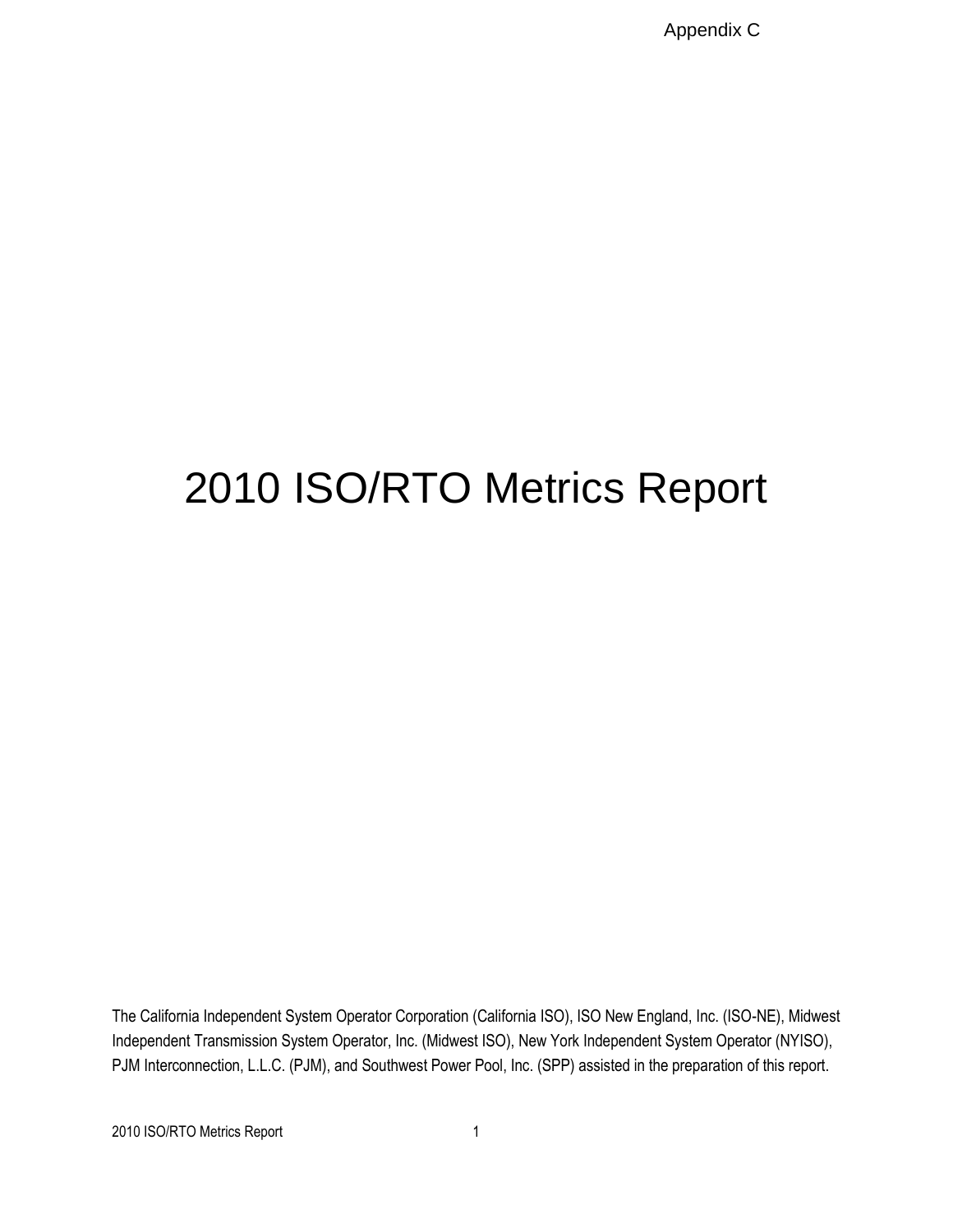# **Table of Contents**

| <b>Executive Summary</b>                             | 9  |
|------------------------------------------------------|----|
| ISO/RTO Geography and Operations Statistics          | 11 |
| Performance Metrics and Other Information            |    |
| Section 1 - Descriptions                             |    |
| ISO/RTO Bulk Power System Reliability                |    |
| <b>Dispatch Operations</b>                           | 12 |
| Load Forecast Accuracy                               | 13 |
| <b>Wind Forecasting Accuracy</b>                     | 14 |
| <b>Unscheduled Flows</b>                             | 14 |
| <b>Transmission Outage Coordination</b>              | 15 |
| <b>Transmission Planning</b>                         | 16 |
| Generation Interconnection                           | 16 |
| Interconnection / Transmission Service Requests      | 18 |
| <b>Special Protection Schemes</b>                    |    |
| <b>ISO/RTO Coordinated Wholesale Power Markets</b>   |    |
| <b>Market Competitiveness</b>                        | 19 |
| <b>Market Pricing</b>                                | 21 |
| Unconstrained Energy Portion of System Marginal Cost | 22 |
| <b>Energy Market Convergence</b>                     | 22 |
| <b>Congestion Management</b>                         | 22 |
| Resources                                            | 23 |
| <b>Fuel Diversity</b>                                | 23 |
| <b>Renewable Resources</b>                           | 23 |
| <b>ISO/RTO Organizational Effectiveness</b>          |    |
| <b>ISO/RTO Administrative Costs</b>                  | 25 |
| <b>Customer Satisfaction</b>                         | 25 |
| <b>Billing Controls</b>                              | 26 |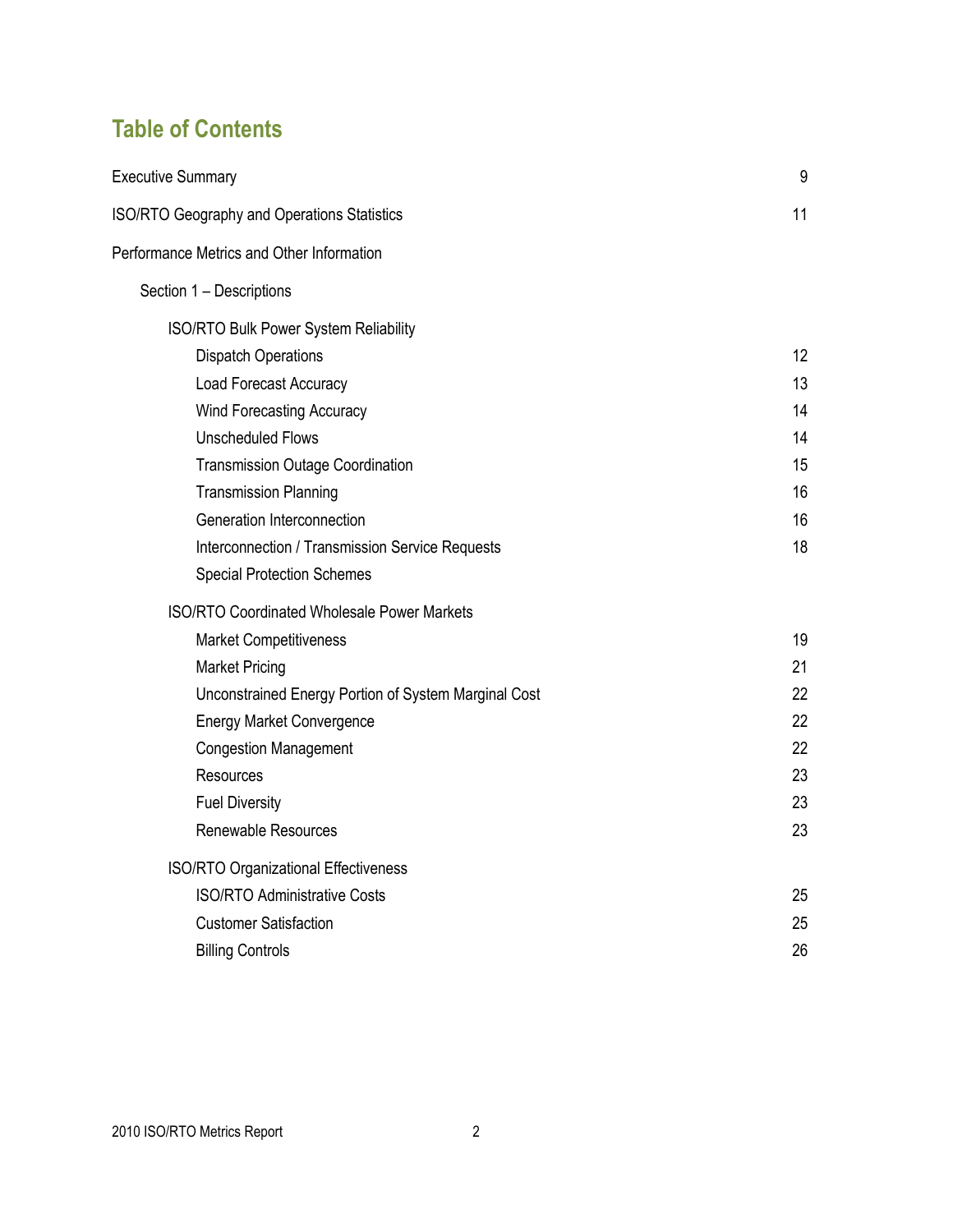| Section 2 - California ISO Performance Metrics        | 28 |
|-------------------------------------------------------|----|
| A. California ISO Bulk Power System Reliability       |    |
| <b>Dispatch Operations</b>                            | 31 |
| <b>Load Forecast Accuracy</b>                         | 33 |
| <b>Wind Forecasting Accuracy</b>                      | 35 |
| <b>Unscheduled Flows</b>                              | 36 |
| <b>Transmission Outage Coordination</b>               | 38 |
| <b>Transmission Planning</b>                          | 41 |
| Generation Interconnection                            | 42 |
| Interconnection / Transmission Service Requests       | 46 |
| <b>Special Protection Schemes</b>                     | 48 |
| B. California ISO Coordinated Wholesale Power Markets |    |
| <b>Market Competitiveness</b>                         | 49 |
| <b>Market Pricing</b>                                 | 53 |
| Unconstrained Energy Portion of System Marginal Cost  | 55 |
| <b>Energy Market Convergence</b>                      | 56 |
| <b>Congestion Management</b>                          | 57 |
| <b>Generator Availability</b>                         | 58 |
| <b>Fuel Diversity</b>                                 | 59 |
| <b>Renewable Resources</b>                            | 61 |
| C. California ISO Organizational Effectiveness        |    |
| <b>ISO/RTO Administrative Costs</b>                   | 64 |
| <b>Customer Satisfaction</b>                          | 65 |
| <b>Billing Controls</b>                               | 66 |
| D. California ISO Specific Initiatives                | 67 |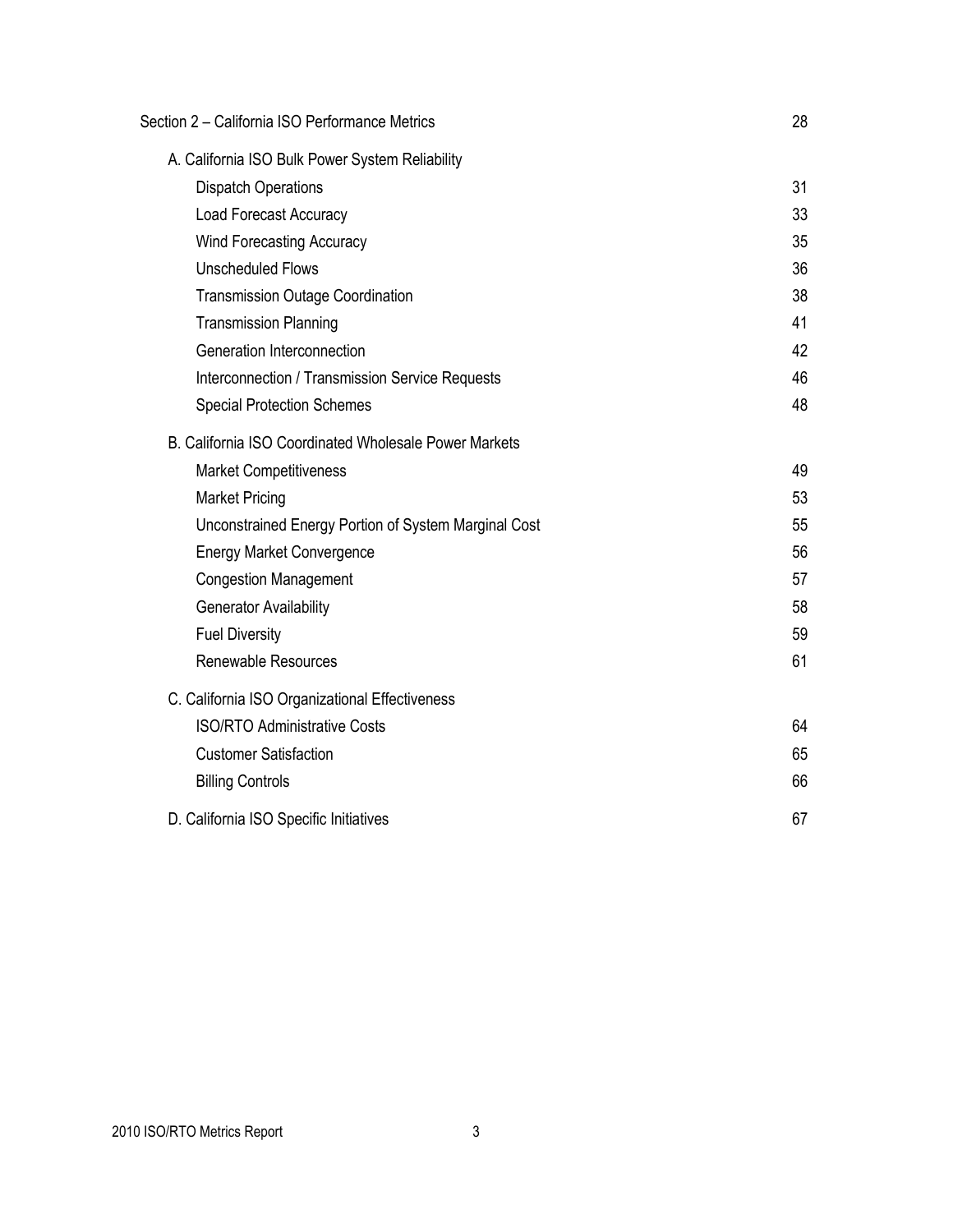| Section 3 - ISO New England (ISO-NE)                   | 71  |
|--------------------------------------------------------|-----|
| A. ISO New England Bulk Power System Reliability       |     |
| <b>Dispatch Operations</b>                             | 74  |
| <b>Load Forecast Accuracy</b>                          | 76  |
| <b>Wind Forecasting Accuracy</b>                       | 79  |
| <b>Unscheduled Flows</b>                               | 80  |
| <b>Transmission Outage Coordination</b>                | 81  |
| <b>Transmission Planning</b>                           | 85  |
| Generation Interconnection                             | 89  |
| Interconnection / Transmission Service Requests        | 97  |
| <b>Special Protection Schemes</b>                      | 103 |
| B. ISO New England Coordinated Wholesale Power Markets |     |
| <b>Market Competitiveness</b>                          | 106 |
| <b>Market Pricing</b>                                  | 110 |
| <b>System Marginal Cost</b>                            | 115 |
| <b>Energy Market Convergence</b>                       | 116 |
| <b>Congestion Management</b>                           | 117 |
| <b>Resources</b>                                       | 119 |
| <b>Fuel Diversity</b>                                  | 123 |
| <b>Renewable Resources</b>                             | 127 |
| C. ISO New England Organizational Effectiveness        |     |
| <b>ISO/RTO Administrative Costs</b>                    | 135 |
| <b>Customer Satisfaction</b>                           | 138 |
| <b>Billing Controls</b>                                | 139 |
| D. ISO New England Specific Initiatives                | 140 |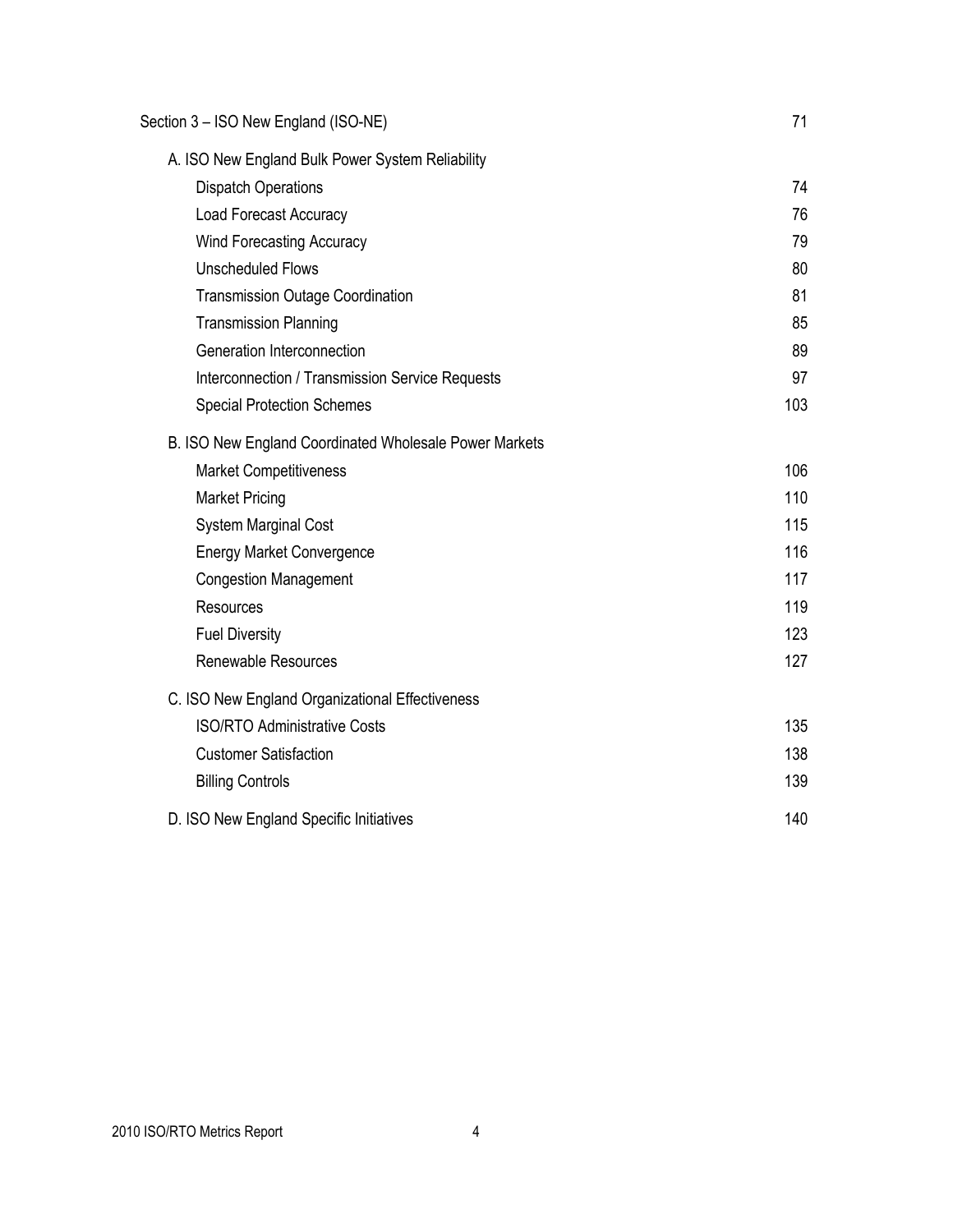| Section 4 - Midwest ISO                              | 144 |
|------------------------------------------------------|-----|
| A. Midwest ISO Bulk Power System Reliability         |     |
| <b>Dispatch Operations</b>                           | 147 |
| <b>Load Forecast Accuracy</b>                        | 149 |
| <b>Wind Forecasting Accuracy</b>                     | 151 |
| <b>Unscheduled Flows</b>                             | 152 |
| <b>Transmission Outage Coordination</b>              | 154 |
| <b>Transmission Plannin</b>                          | 157 |
| Generation Interconnection                           | 160 |
| Interconnection / Transmission Service Requests      | 164 |
| <b>Special Protection Schemes</b>                    | 167 |
| B. Midwest ISO Coordinated Wholesale Power Markets   |     |
| <b>Market Competitiveness</b>                        | 169 |
| <b>Market Pricing</b>                                | 173 |
| Unconstrained Energy Portion of System Marginal Cost | 177 |
| <b>Energy Market Convergence</b>                     | 178 |
| <b>Congestion Management</b>                         | 179 |
| <b>Resources</b>                                     | 181 |
| <b>Fuel Diversity</b>                                | 185 |
| <b>Renewable Resources</b>                           | 186 |
| C. Midwest ISO Organizational Effectiveness          |     |
| <b>ISO/RTO Administrative Costs</b>                  | 188 |
| <b>Customer Satisfaction</b>                         | 191 |
| <b>Billing Controls</b>                              | 192 |
| D. Midwest ISO Specific Initiatives                  | 193 |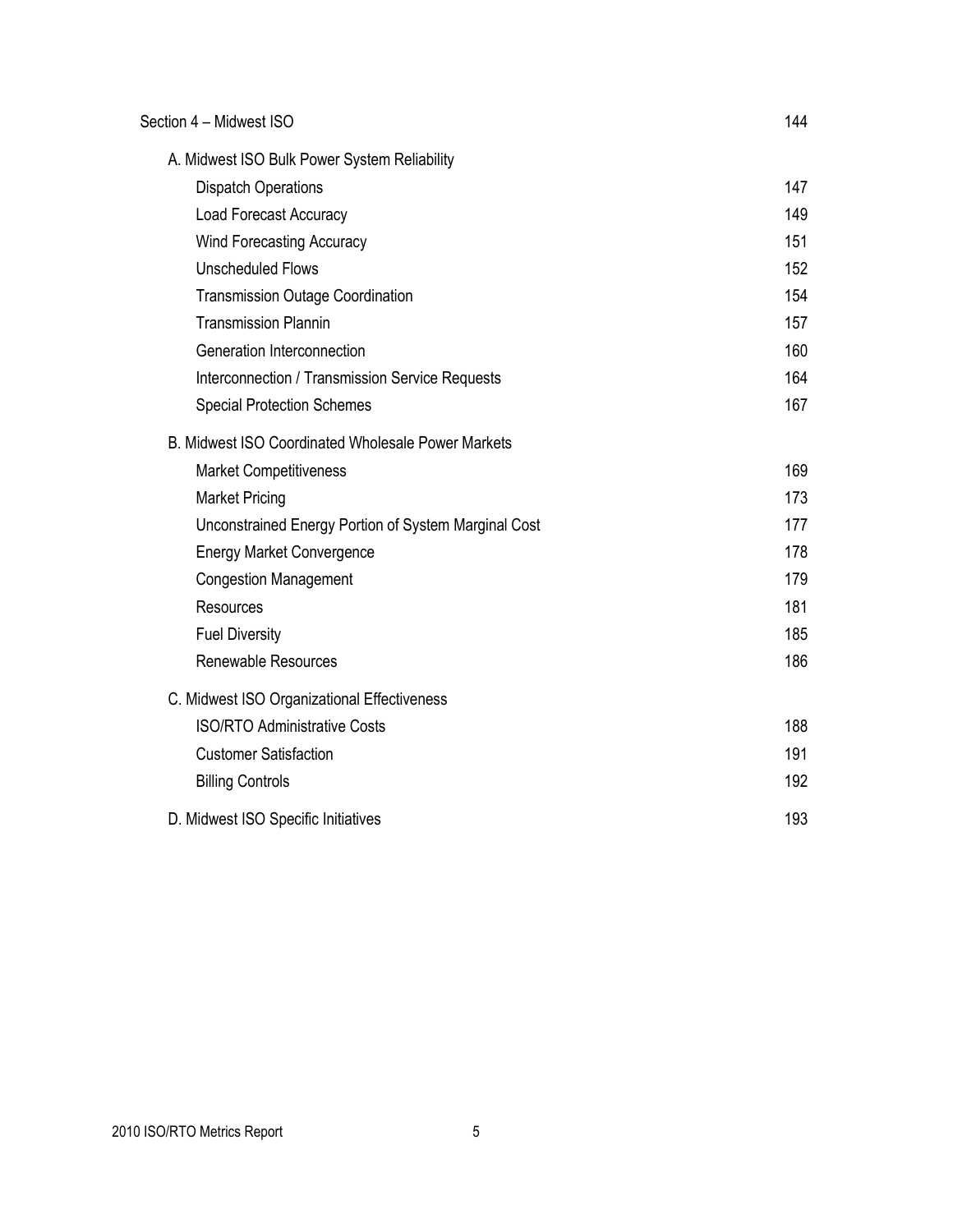| Section 5 - New York ISO (NYISO)                     | 196 |
|------------------------------------------------------|-----|
| A. NYISO Bulk Power System Reliability               |     |
| <b>Dispatch Operations</b>                           | 199 |
| <b>Load Forecast Accuracy</b>                        | 202 |
| <b>Wind Forecasting Accuracy</b>                     | 205 |
| <b>Unscheduled Flows</b>                             | 206 |
| <b>Transmission Outage Coordination</b>              | 209 |
| <b>Transmission Planning</b>                         | 212 |
| Generation Interconnection                           | 217 |
| Interconnection / Transmission Service Requests      | 221 |
| <b>Special Protection Schemes</b>                    | 224 |
| <b>B. NYISO Coordinated Wholesale Power Markets</b>  |     |
| <b>Market Competitiveness</b>                        | 228 |
| <b>Market Pricing</b>                                | 231 |
| Unconstrained Energy Portion of System Marginal Cost | 236 |
| <b>Energy Market Convergence</b>                     | 237 |
| <b>Congestion Management</b>                         | 238 |
| <b>Resources</b>                                     | 240 |
| <b>Fuel Diversity</b>                                | 243 |
| <b>Renewable Resources</b>                           | 245 |
| C. NYISO Organizational Effectiveness                |     |
| <b>ISO/RTO Administrative Costs</b>                  | 249 |
| <b>Customer Satisfaction</b>                         | 252 |
| <b>Billing Controls</b>                              | 253 |
| D. NYISO Specific Initiatives                        | 255 |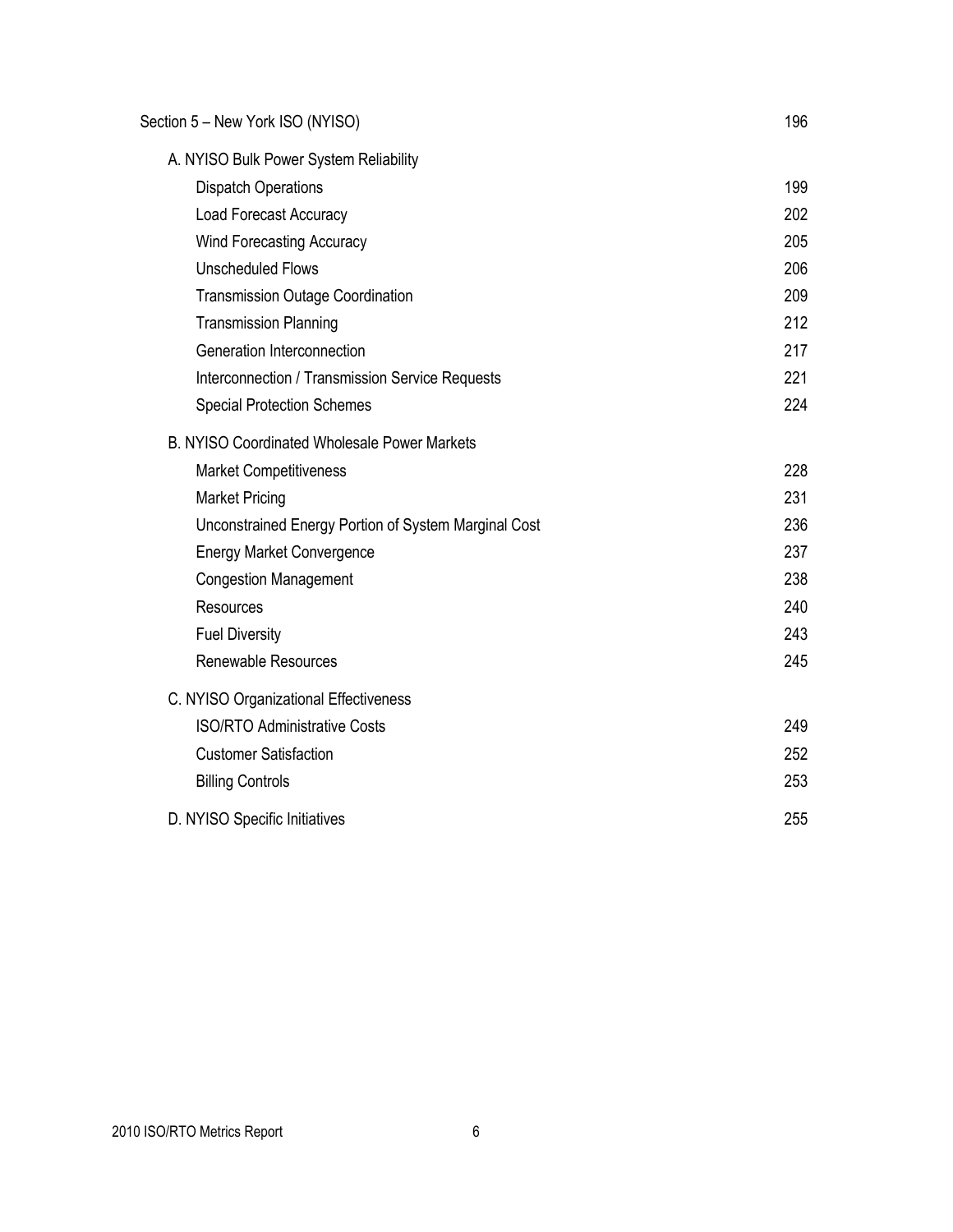| Section 6 - PJM Interconnection (PJM)                | 260 |
|------------------------------------------------------|-----|
| A. PJM Bulk Power System Reliability                 |     |
| <b>Dispatch Operations</b>                           | 263 |
| <b>Load Forecast Accuracy</b>                        | 266 |
| <b>Wind Forecasting Accuracy</b>                     | 268 |
| <b>Unscheduled Flows</b>                             | 269 |
| <b>Transmission Outage Coordination</b>              | 271 |
| <b>Transmission Planning</b>                         | 273 |
| Generation Interconnection                           | 277 |
| Interconnection / Transmission Service Requests      | 280 |
| <b>Special Protection Schemes</b>                    | 283 |
| B. PJM Coordinated Wholesale Power Markets           |     |
| <b>Market Competitiveness</b>                        | 286 |
| <b>Market Pricing</b>                                | 291 |
| Unconstrained Energy Portion of System Marginal Cost | 295 |
| <b>Energy Market Convergence</b>                     | 296 |
| <b>Congestion Management</b>                         | 298 |
| Resources                                            | 300 |
| <b>Fuel Diversity</b>                                | 303 |
| <b>Renewable Resources</b>                           | 304 |
| C. PJM Organizational Effectiveness                  |     |
| <b>ISO/RTO Administrative Costs</b>                  | 307 |
| <b>Customer Satisfaction</b>                         | 310 |
| <b>Billing Controls</b>                              | 311 |
| D. PJM Specific Initiatives                          | 312 |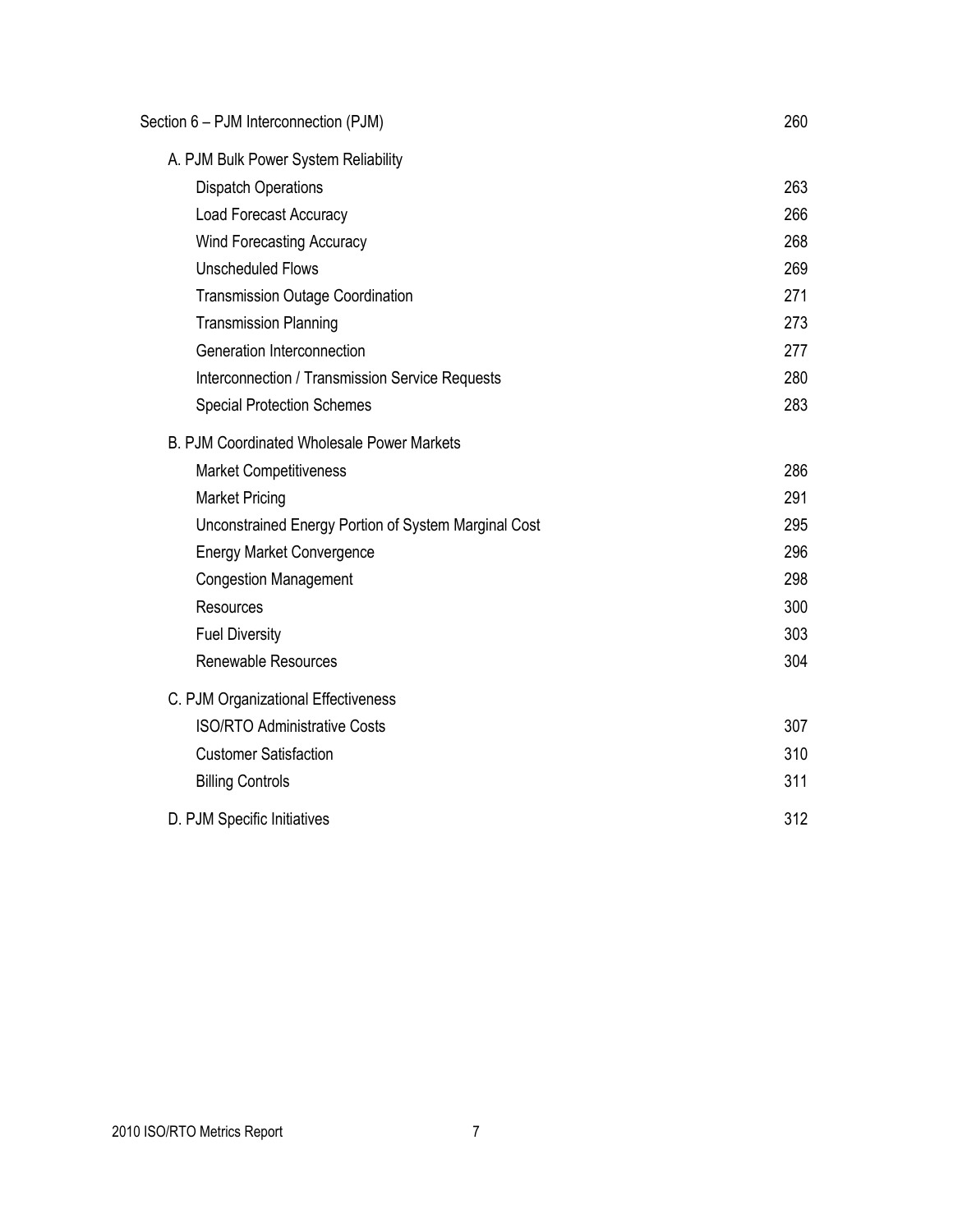| Section 7 - Southwest Power Pool (SPP)               | 315 |
|------------------------------------------------------|-----|
| A. SPP Bulk Power System Reliability                 |     |
| <b>Dispatch Operations</b>                           | 318 |
| <b>Load Forecast Accuracy</b>                        | 320 |
| <b>Wind Forecasting Accuracy</b>                     | 322 |
| <b>Unscheduled Flows</b>                             | 322 |
| <b>Transmission Outage Coordination</b>              | 323 |
| <b>Transmission Planning</b>                         | 325 |
| Generation Interconnection                           | 328 |
| Interconnection / Transmission Service Requests      | 329 |
| <b>Special Protection Schemes</b>                    | 333 |
| <b>B. SPP Coordinated Wholesale Power Markets</b>    |     |
| <b>Market Competitiveness</b>                        | 335 |
| <b>Market Pricing</b>                                | 338 |
| Unconstrained Energy Portion of System Marginal Cost | 341 |
| <b>Energy Market Convergence</b>                     | 342 |
| <b>Congestion Management</b>                         | 342 |
| <b>Resources</b>                                     | 342 |
| <b>Fuel Diversity</b>                                | 343 |
| <b>Renewable Resources</b>                           | 345 |
| C. SPP Organizational Effectiveness                  |     |
| <b>ISO/RTO Administrative Costs</b>                  | 347 |
| <b>Customer Satisfaction</b>                         | 350 |
| <b>Billing Controls</b>                              | 351 |
| D. SPP Specific Initiatives                          | 352 |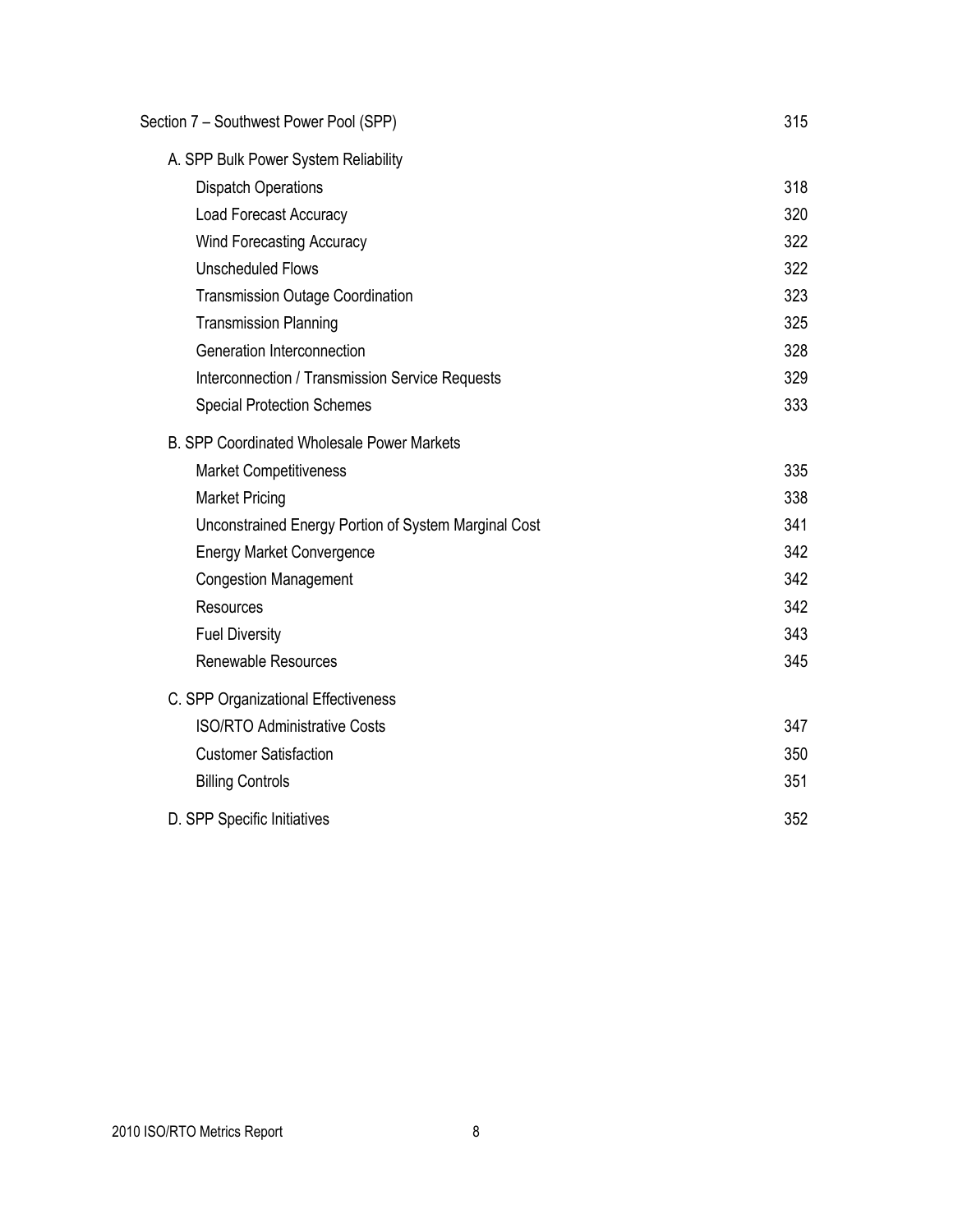# **Executive Summary**

The following report has been prepared by the independent system operators (ISOs) and regional transmission organizations (RTOs) that are regulated by the Federal Energy Regulatory Commission (FERC). The report provides information on various data points that are common to each of the system operators, and has been prepared at FERC's direction following the process described below.

The information included, similar to FERC Form 1 information, may be useful to the FERC, stakeholders and the public at large in compiling information and tracking certain data points that are relevant to ISO and RTO performance in the areas of reliability, wholesale electricity market performance and organizational effectiveness. That said, this report does not definitively measure ISO and RTO performance or supplant the various mechanisms already in place to measure performance. Those include FERC's triennial market-based rate analysis under Order No. 697, the respective State of the Market Reports for each ISO/RTO, FERC's State of the Market Report, or regional initiatives such as the "value proposition" and other measures developed by ISOs and RTOs.

Moreover, the information provided herein must be assessed in the proper context. For example, the report includes tables comparing forecast accuracy at each of the ISOs and RTOs. However, there are a number of factors that influence the data and could result in variations among the ISOs/RTOs, including the time of day at which the forecast is made, the region's weather variability, data points selected (i.e., hour to hour) and the geographic diversity of the control area. Where possible, and to the extent practicable, this context has been provided along with the data. Absent this context, the data tell an incomplete story.

#### **History of the Initiative**

This report originated with a review undertaken by the United States Government Accountability Office in 2008 at the request of the U.S. Senate Committee on Homeland Security and Governmental Affairs.<sup>1</sup> To more effectively analyze ISO/RTO benefits and performance, the Government Accountability Office recommended that the FERC work with ISOs/RTOs, stakeholders and other interested parties to standardize measures that track the performance of ISO/RTO operations and markets, and to report the performance results to Congress and the public.

Accordingly, FERC staff worked with a team composed of personnel from FERC-jurisdictional ISOs and RTOs to develop the performance metrics that form the basis for this report. As part of this process, FERC held meetings with industry stakeholders for their input and established an open comment period on the proposed metrics which will track the performance of ISO/RTO operations, markets and organizational effectiveness.

l

<sup>1</sup>*Electricity Restructuring: FERC Could Take Additional Steps to Analyze Regional Transmission Organizations" Benefits and Performance*, United States Government Accountability Office, Report to the Committee on Homeland Security and Governmental Affairs, U.S. Senate (September 22, 2008), GAO-08-987 [\(http://www.gao.gov/new.items/d08987.pdf\).](http://www.gao.gov/new.items/d08987.pdf)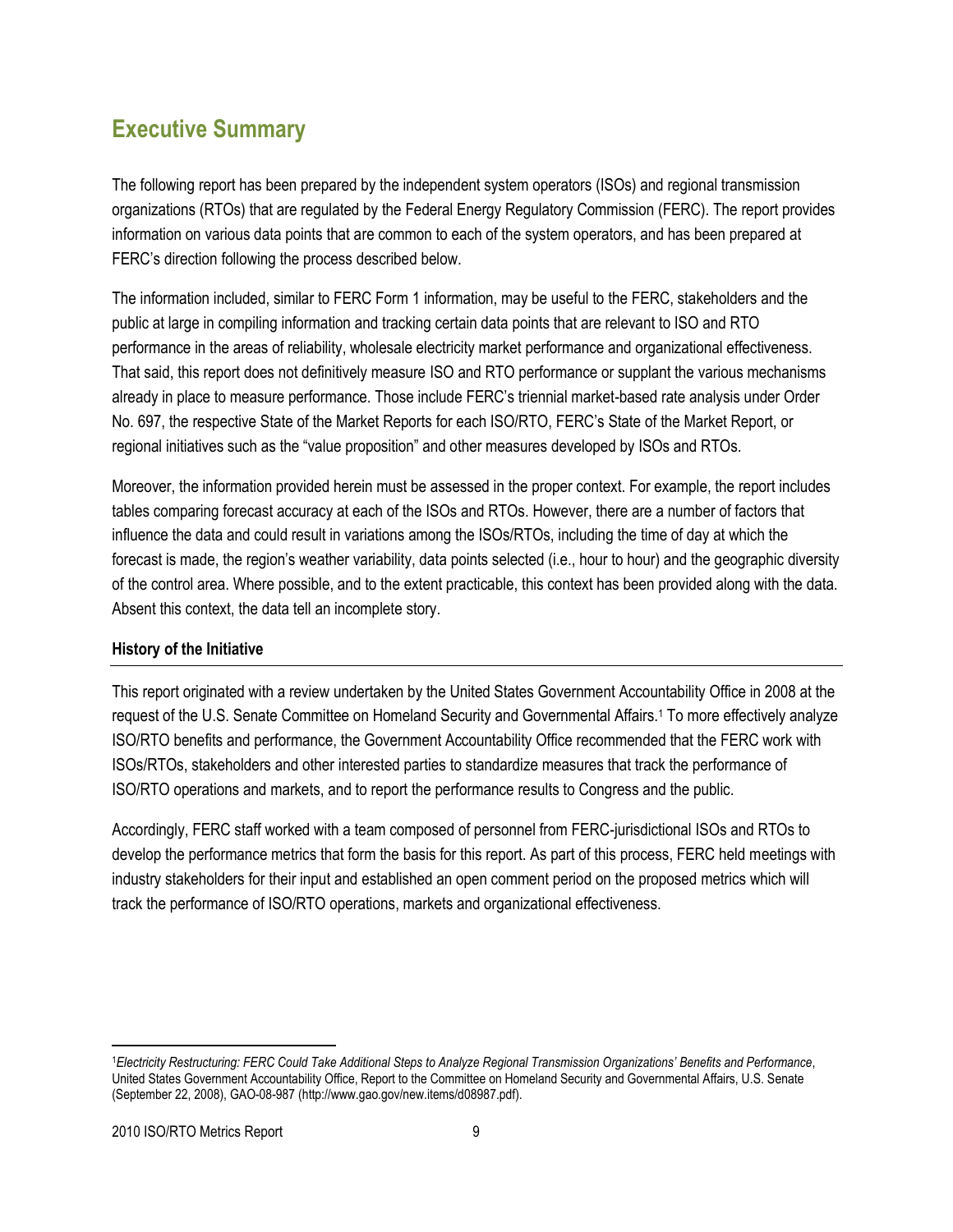#### **Information Provided**

Following a brief summary of the operations and geographic scope of the reporting ISOs and RTOs, this report provides information responsive to each of the FERC-proposed metrics. When applicable, the data and information are presented for the period 2005 through 2009.

These metrics were organized by the FERC, and are presented here, in the categories of reliability, markets, and organizational effectiveness. The reliability metrics provide information on compliance with and violations of national and regional reliability standards; dispatch behavior; load forecast accuracy; long-term generation and transmission planning; and planned outage coordination. Market metrics include pricing; rates for generator availability and forced outages; statistics on congestion management charges and the amount of charges hedged through congestion management markets; demand-response amounts as capacity and ancillary services; and the percentage of total electric energy provided by renewable resources. Organizational effectiveness metrics include ISO/RTO administrative charges to members compared to budgeted administrative charges and as cents per megawatt hour (¢/MWh) of load served; customer satisfaction; and the scope and results of audits of billing controls.

Each ISO/RTO provides a brief overview of their region, their data on the FERC metrics and information to the extent applicable and available, and additional information on key initiatives specific to their regional activities.

#### **Emerging Themes**

The information provided in this report reinforces the value of ISOs and RTOs. The report illustrates the transparency of ISO/RTO operations and reinforces the value of ISO/RTO operation of the grid and administration of wholesale electricity markets. Specifically, this report shows that:

- Balancing authority areas operated by ISO/RTOs function reliably;
- ISO/RTO organized markets are efficient;
- ISO/RTOs are advancing public policy energy objectives; and
- ISO/RTOs enable demand response and energy efficiency.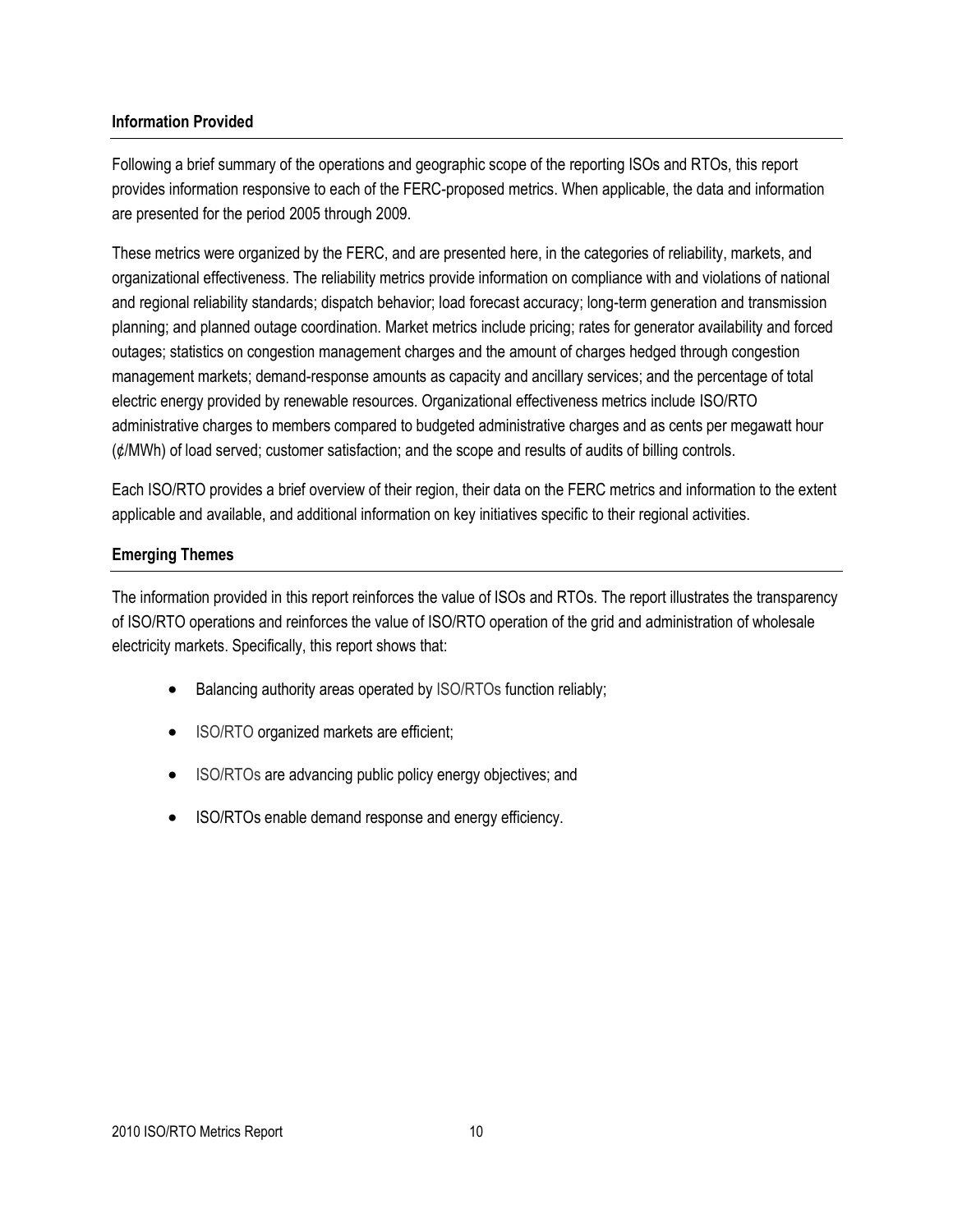# **ISO/RTO Geography and Operations Statistics**

The map and data below show to the location and breadth of operations for the ISOs/RTOs contributing to this report. These reference points will facilitate understanding some of the similarities and differences amongst the information of ISOs/RTOs in this report.



The table below summarizes the miles of transmission lines, installed generation, and population in each ISO/RTO region.

| <b>ISO/RTO</b>     | <b>Headquarters</b> | <b>Installed</b><br><b>Generation</b><br>(in megawatts) | <b>Miles of</b><br><b>Transmission</b><br><b>Lines</b> | <b>Population</b><br>(in millions) |
|--------------------|---------------------|---------------------------------------------------------|--------------------------------------------------------|------------------------------------|
| <b>CAISO</b>       | Folsom, CA          | 57,124                                                  | 25,526                                                 | 30                                 |
| <b>ISO-NE</b>      | Holyoke, MA         | 33,700                                                  | 8,130                                                  | 14                                 |
| <b>Midwest ISO</b> | Carmel, IN          | 144,132                                                 | 55,090                                                 | 43                                 |
| <b>NYISO</b>       | Rensselaer, NY      | 40,685                                                  | 10,893                                                 | 19                                 |
| <b>PJM</b>         | Valley Forge, PA    | 164,895                                                 | 56,499                                                 | 51                                 |
| <b>SPP</b>         | Little Rock, AR     | 66,175                                                  | 50,575                                                 | 15                                 |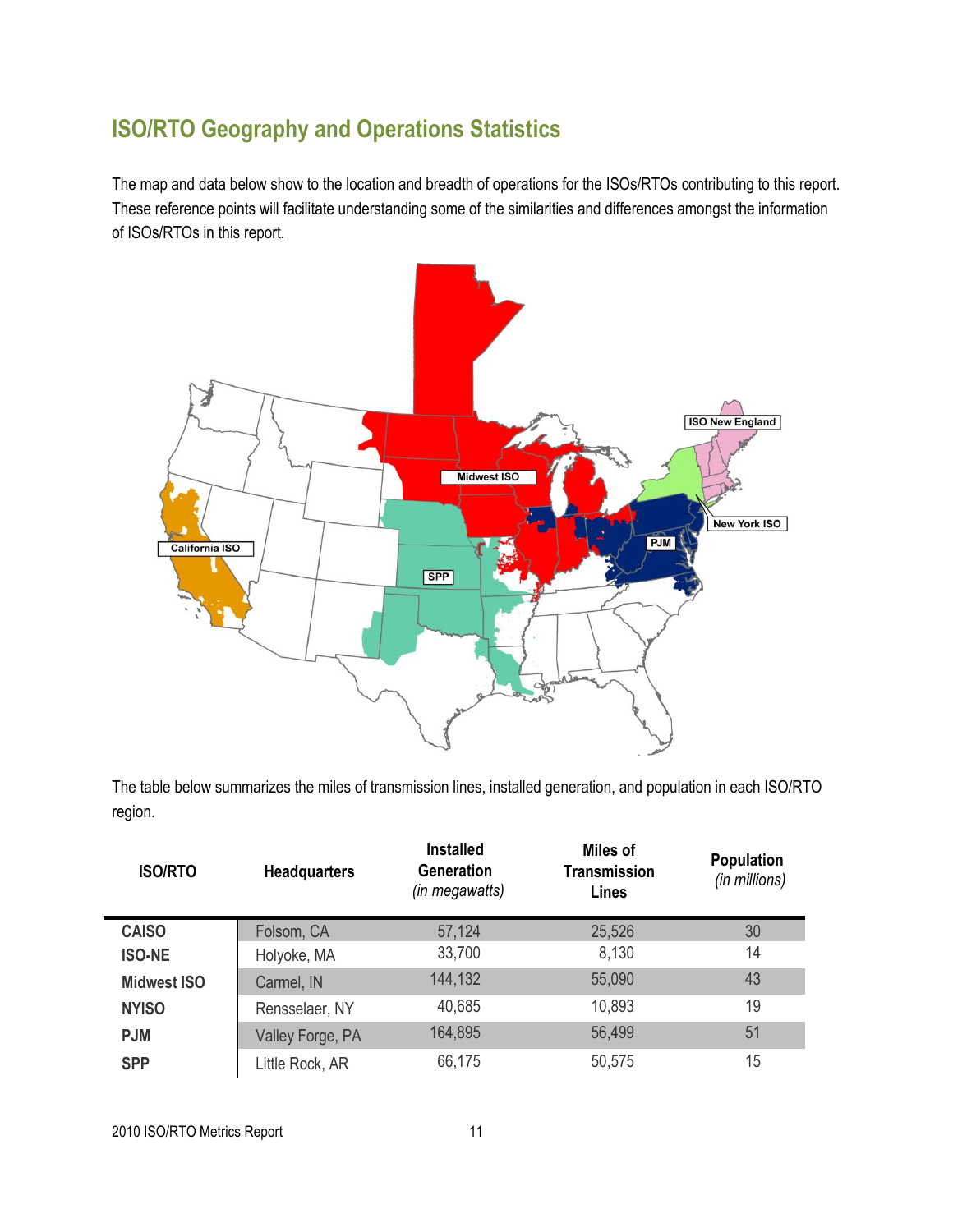# **Section 1 – Descriptions of Performance Metrics and Other Information**

#### **A. ISO/RTO Bulk Power System Reliability**

All ISOs and RTOs are responsible for compliance with North American Electricity Council (NERC) mandatory standards and any mandatory standards for the Regional Entities (RE) that apply in the region where the ISO/RTO is located and are subsequently adopted by NERC. The mandatory reliability standards only apply to ISO/RTOs based on the NERC functional model categories for which each ISO/RTO has registered.

Therefore, different reliability standards apply to different ISOs and RTOs. For example, each region may have reliability standards that apply only within that region, given the particular infrastructure, resource mix, topographical and other differences that exist within the region. The main differences between the ISO/RTO applicable standards are the Regional Entity standards. Each region develops standards applicable for their infrastructure, environment and any other regional differences. Each ISO/RTO may also be registered for different functions, causing them to comply with different reliability standards.

Violations of such standards may be identified by an ISO/RTO and self-reported or may be identified by a NERC and/or Regional Entity audit of the ISO's/RTO's standards compliance. Such violations can then be classified as low, medium or high severity. This metric is a quantification of all NERC and RRO Reliability Standards violations that have been identified during an audit or as a result of an ISO/RTO self-report and have been published as part of that process.

### *Dispatch Operations*

#### **Compliance with CPS-1 and CPS-2**

Each Balancing Authority (BA) is responsible for helping maintain the steady-state frequency in their interconnection within defined limits. The BAs do this by balancing power demand and supply in real-time. Under NERC standard BAL-001-0.1a – Real Power Balancing Control Performance, NERC has established standard measurements against which to monitor BA performance in meeting this responsibility. Each Balancing Authority (BA) shall achieve a minimum compliance of 100% for Control Performance Standard 1 (CPS1) (rolling annual average) and a minimum compliance of 90% for CPS2 (monthly average).

CPS-1 (Control Performance Standard 1) is a statistical measure of ACE (Area Control Error) variability. This standard measures ACE in combination with the Interconnection's frequency error. It is based on an equation derived from frequency-based statistical theory. CPS-2 (Control Performance Standard 2) is a statistical measure of ACE magnitude. The standard is designed to limit a control area's unscheduled power flows.

An alternative method of measurement is using the BAAL (Balancing Authority ACE Limit). The purpose of the BAAL standard is to maintain interconnection frequency within a predefined frequency profile under all conditions, to prevent frequency-related instability, unplanned tripping of load or generation, or uncontrolled separation or cascading outages that adversely impact the reliability of the interconnection. This standard requires the balancing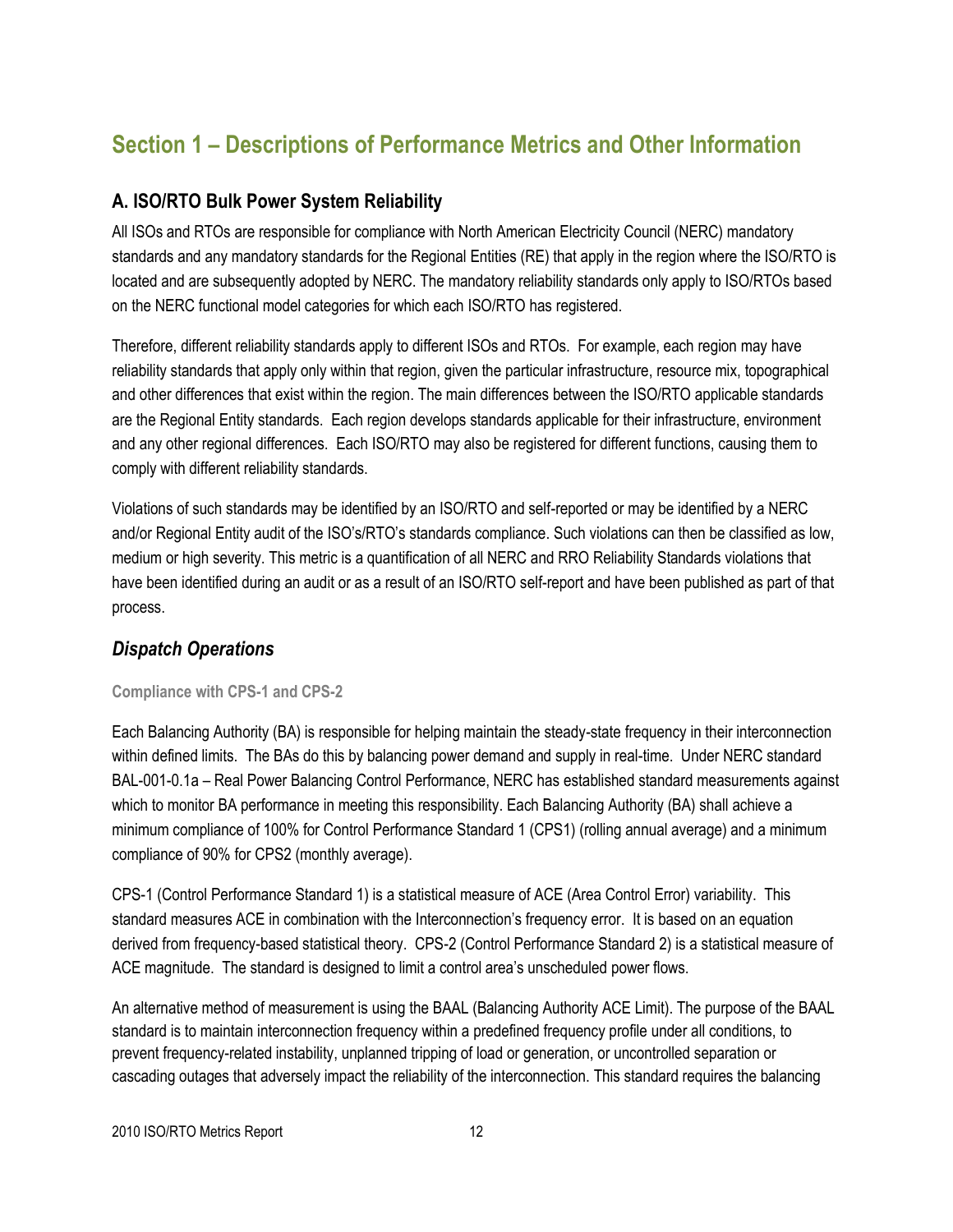authority to demonstrate real-time monitoring of ACE and interconnection frequency against associated limits and to balance its resources and demands in real-time so that its ACE does not exceed the BAALs for a time greater than 30 minutes. In addition, this standard limits the recovery period to no more than 30 minutes for a single event.

#### **Transmission Load Relief or Unscheduled Flow Relief Events**

Transmission Loading Reliefs (TLRs) are a procedure used in the Eastern Interconnection to relieve potential or actual loading on a constrained facility. In the Western Interconnection, Responsible Entities are required to take actions as requested by Qualified Transfer Path Operators that result in the specified amount of Unscheduled Flow (USF) relief events for the applicable Qualified Transfer Path. The information provided in this section illustrates the TLR level 3 events or greater and UFR activity for each ISO/RTO from 2005 through 2009.

#### **Energy Management System Availability**

The Energy Management System (EMS) at each ISO/RTO performs the real-time monitoring and security analysis functions for the entire ISO/RTO region and includes inputs from portions of adjacent control areas. . It includes a full complement of monitoring, generation control, state estimation and security analysis software. This metric measures the percentage of minutes each year that the ISO's/RTO's EMS was operationally available for use by the ISO's/RTO's dispatch operations staff.

# *Load Forecast Accuracy*

A load forecast is an informed estimate of the future electrical demand on the ISO/RTO's system. Accurately forecasting load is critical because the forecast drives the commitment of generation and/or demand response for future periods. Inaccurate forecasting can manifest itself in either reliability problems (due to under-commitment of resources) or in additional costs (due to either over-commitment of resources or inefficient commitment of short leadtime resources).

Each of the ISOs/RTOs generates load forecasts in a number of different time periods ranging from years ahead to minutes ahead of the actual load period. This report focuses on the day-ahead load forecast for each ISO/RTO, as defined by that ISO/RTO. While there is some variation in the time of day in which each company's day-ahead load forecast is created, the use of the forecasts is similar – this is the forecast used to make day-ahead unit commitments of resources. Since SPP does not have a day-ahead market, the prior day's medium-term load forecast (MTLF) is used as the load forecast accuracy reference point.

Generally speaking, higher forecasting accuracy is good as it means that the actual load was closer to the forecast load. The ISOs/RTOs are striving to improve load forecast accuracy. Mean Absolute Percentage Error (MAPE) is commonly used in quantitative forecasting methods because it produces a measure of relative overall precision; the lower the MAPE, the more precise the forecast. However, comparisons between regions can be difficult because the load drivers vary significantly between regions. Also, results can change from one year to the next based on weather conditions and variations in patterns of customer usage across all sectors of the economy. A sampling of the regional variations includes: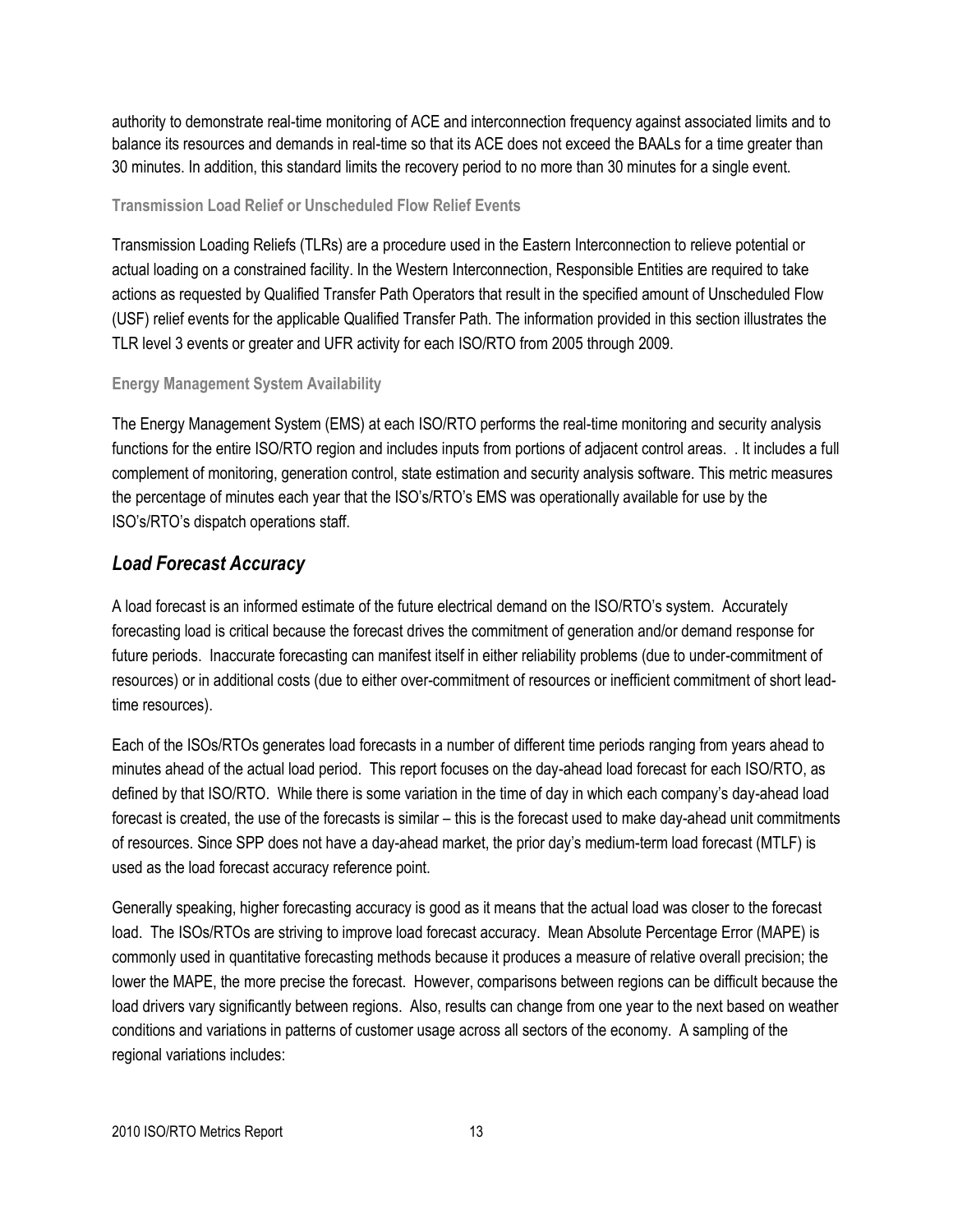- Weather Patterns Certain regions experience more extreme weather variations (e.g., storms patterns, temperature swings). Generally, regions with more extreme weather variations would be expected to have less accuracy in their load forecasts.
- Industrial Loads Certain regions have higher concentrations of variable industrial loads which can impact the load forecasts. Generally, regions with variable industrial loads would be expected to have less accuracy in their load forecasts.
- Geography Diversity Broader ISO/RTO geographies can lead to netting of potential forecast inaccuracies in the ISO/RTO region for a more accurate total ISO/RTO region load forecast.

Presented in this section are load forecasting accuracy metrics and MAPE for the yearly average for all hours, the yearly average for the peak hour (the highest load hour) of each day, and the yearly average for the valley hour (the lowest load hour) of each day. In each case the metric is based on the simple average of the absolute difference between the forecasted load and the actual load divided by the forecasted load for all relevant hours.

# *Wind Forecasting Accuracy*

This metric measures the accuracy of the wind generation forecast. The electric power industry will continue to see a significant increase in reliance on largely variable energy resources, such as wind and solar generating facilities. This transformation will impose challenges to operating the bulk power system because the magnitude and timing of variable energy resources output is significantly less predictable than conventional generation. The ability to accurately forecast variable energy resources output, therefore, becomes critical to manage uncertainty and maintain bulk power system reliability by facilitating the timely commitment and dispatch of sufficient supplemental resources. Wind forecasting is inherently less accurate than energy forecasting because the wind resource has much higher intrinsic variability than the factors which determine energy usage.

The objective of the chart in this section is to quantify the percentage accuracy of the actual wind generation availability compared with the forecasted wind generation availability as of the close of the prior day's day-ahead market.

### *Unscheduled Flows*

Unscheduled flows are energy flows on each ISO's/RTO's transmission interface (interties), defined as the difference between net actual interchange (actual measured power flow in real time), and the net scheduled interchange (planned or pre-scheduled use of transmission). Unscheduled flow may be comprised of both inadvertent interchange and/or parallel flows.

Inadvertent interchange is relevant from an ISO/RTO perspective, not at the individual tie level. Inadvertent interchange is the difference between net actual interchange (actual power flow measured in real time), for all interties connecting the ISO/RTO with other Balancing Authority Areas within the interconnection.

Parallel flow (occasionally referred to as loop flow) is actual power flow within an interconnection that is generated within one Balancing Authority Area for delivery directly to load within a second Balancing Authority Area along a specified contract transmission path. In real time, "parallel" transmission lines through a third party Balancing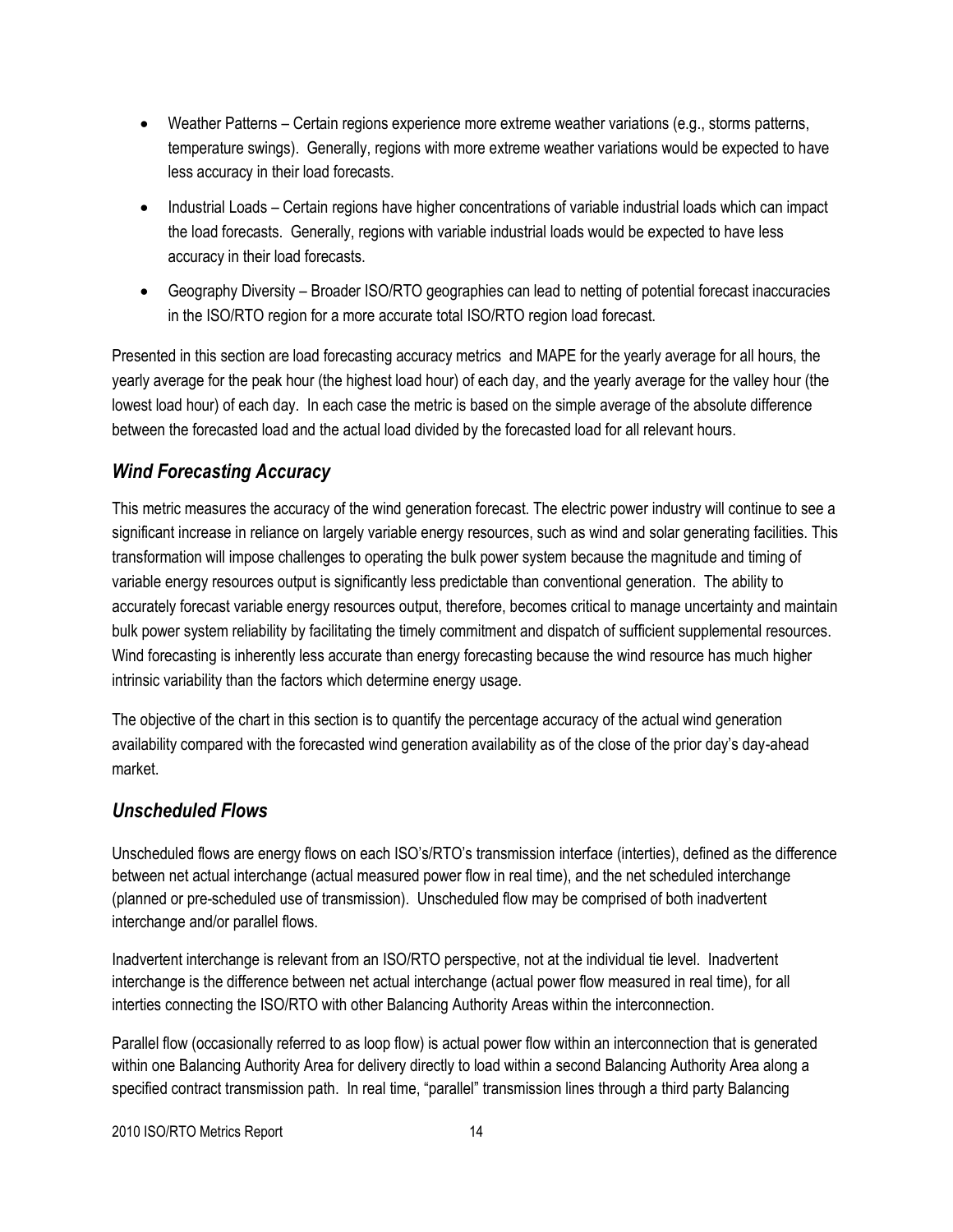Authority Area may partially be used because of the interconnection's operating configuration, line resistance and physics. Parallel flow typically results in an un-scheduled flow of power, in on one intertie and out on another intertie through the third party Balancing Authority Area. Thus, parallel flow is a subset of unscheduled flow as it uses unscheduled transmission capacity on the respective interties.

Such unscheduled flow may or may not be detrimental from both an operations and market administration perspective depending on the direction of prevailing scheduled power flow on each intertie and the direction of the unscheduled flow. Unscheduled flow has the potential to cause path overloads if the power flow contributes to rather than counters the scheduled flow. Unscheduled flows contributing to actual power flow in excess of the system operating limit adversely impacts scheduled use of the grid, resulting in the need to curtail schedules on the specific intertie and return actual path flows within the system operating limit.

To summarize, unscheduled flow typically has two components, inadvertent energy and parallel flows. Therefore, unscheduled flow is not necessarily attributable to the ISO/RTO which has its transmission used in an unscheduled manner by others, due to system resistance, physics and operating configuration. Parallel flow manifests as unscheduled flow on a tie by tie basis, however, parallel flow "nets out" when considered from a total Balancing Authority perspective (summation of all ties), and does not contribute to inadvertent interchange. Inadvertent interchange measures a Balancing Authority's ability to properly "cover" its load in real time, by regulating with internal generation or scheduled imports and holding its planned net scheduled interchange through the operating period.

The unscheduled flow charts in this section reflect the absolute value of the total terawatt hours of unscheduled flows for each ISO/RTO and the absolute value of the total terawatt hours of unscheduled flows for each ISO/RTO as a percentage of total terawatt hours of flows. This section also includes tables reflecting the terawatt hours of unscheduled flows for the top five interfaces (or fewer if there are not at least five interfaces) for each ISO/RTO. Negative amounts represent unscheduled flows out of the ISO/RTO and positive amounts represent unscheduled flows into the ISO/RTO over the noted interface, except with respect to California ISO and ISO-NE, which have an opposite sign convention with imports being negative and exports being positive.

### *Transmission Outage Coordination*

Centralized transmission outage coordination is an important function of ISOs/RTOs. Each ISO/RTO has procedures by which planned transmission outages should be noticed to the ISO/RTO by the transmission owner. Then, the ISO/RTO studies the planned transmission outage to determine whether such an outage request would create any reliability concerns. Even after approving a transmission outage request, an ISO/RTO can cancel a planned transmission outage if system conditions have changed such that an outage may create a reliability issue.

The four metrics in this section measure how promptly ISOs/RTOs are receiving planned transmission outage requests, how effective each ISO/RTO is at processing transmission outage requests, how often each ISO/RTO cancels previously-approved transmission outages, and the level of unplanned transmission outages in each ISO/RTO region. Each of these measures addresses transmission lines greater than or equal to 200kV.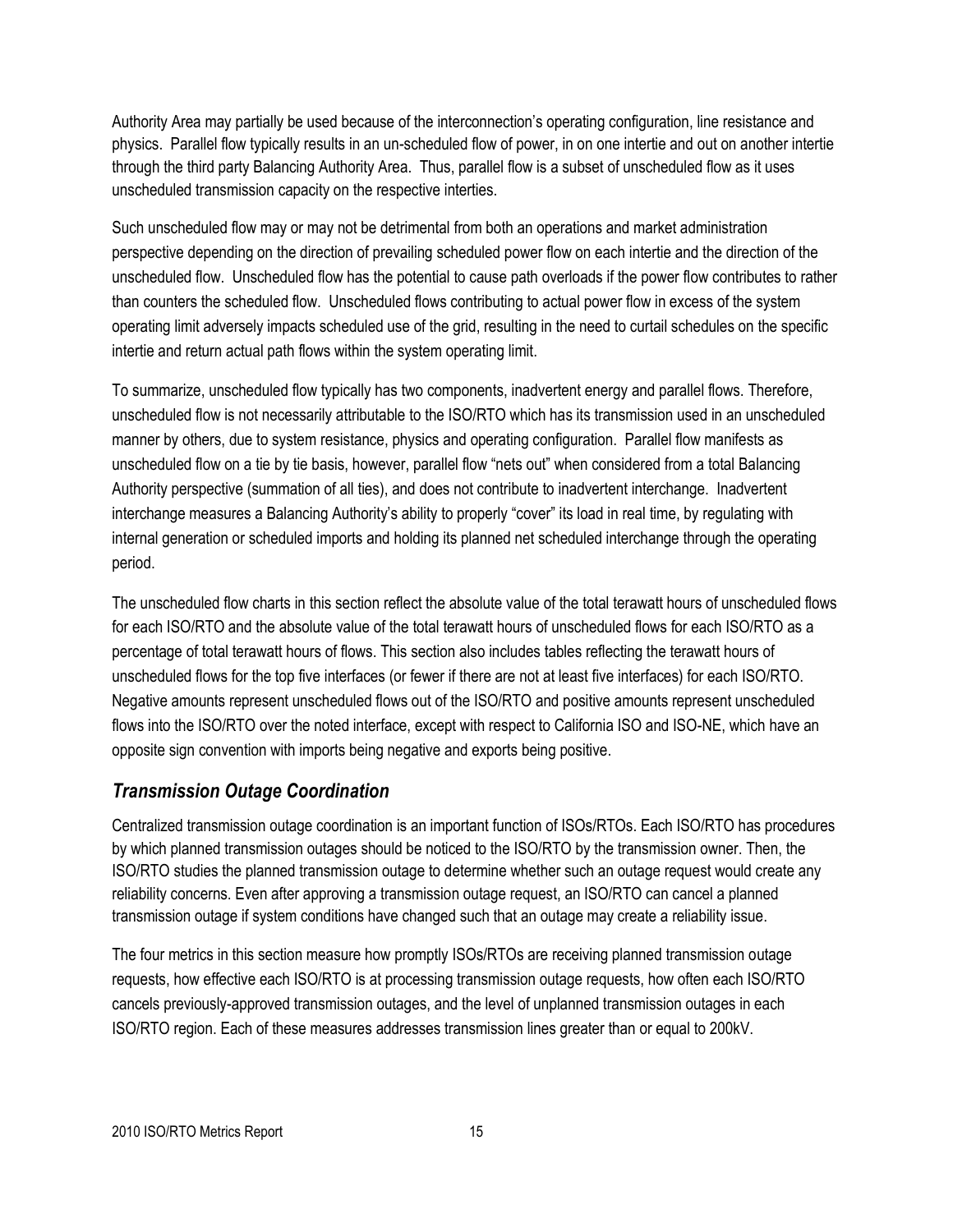# *Transmission Planning*

ISO/RTO's take a long-term (generally 10 years or more) analytical approach to bulk power system planning with broad stakeholder participation to address reliability and economic benefit at intra- and inter-regional levels. By identifying system reliability and economic needs in advance, the planning process gives market participants time to propose either a market-based solution (e.g., a merchant transmission line, power plant or demand response) or regulated solution (e.g., a rate-based transmission line). Essential, large-scale transmission projects spanning the service territories of multiple transmission system owners have been completed or initiated in every ISO/RTO in the last 10 years. Supply-side resources and demand response, which are effectively integrated into the system, can sometimes assist in the resolution of transmission reliability issues, thereby potentially allowing the deferral of transmission solutions. However, creating new transmission solutions may be necessary to prevent supply-side resources or demand resources from compromising the deliverability of other existing resources.

The identified transmission planning metric provides an indication of the progress made to address reliability needs or economic opportunities early enough, to engage a broad set of stakeholders, and to successfully carry the projects to completion.

### *Generation Interconnection*

One important role ISO/RTO's have is to facilitate unbiased and open access to all potential electric grid users. This function closely aligns with the transmission planning process, as ISO/RTO's manage the analytical and administrative processes of generation and transmission facility interconnections. This entails receiving interconnection requests, conducting impartial, diligent technical analyses of the system reliability impact, individually and collectively, of their usage and interconnection to the grid, and determining and allocating the costs of transmission upgrades to connect these facilities to the power system.

#### **Average Generation Interconnection Request Processing Time**

Generation interconnection is the process of connecting a generator to the electrical grid. When an entity is proposing to build a new generation unit or upgrade an existing unit, they apply to the ISO/RTO that manages the transmission access in that area to assess the availability of transmission capacity to export the energy from that new or upgraded generation facility. This performance metric measures the processing time for generation interconnection requests from time of access application through the study period to the delivery of final answer on the requirements for connection of the proposed units – including any proposed transmission upgrade requirements and associated costs. This metric is calculated as the simple average of the number of days between when a generation interconnection application is received and when the final application response is provided to the requestor - for all responses provided during the calendar year.

Generally speaking, a shorter average study period is preferred. However, wide variation is expected between ISOs/RTOs on this metric. There are several drivers to this variation including:

 Number of Applications – There is very wide variation in the number of generation interconnection applications in the regions. In the past few years, wind-rich regions have received large numbers of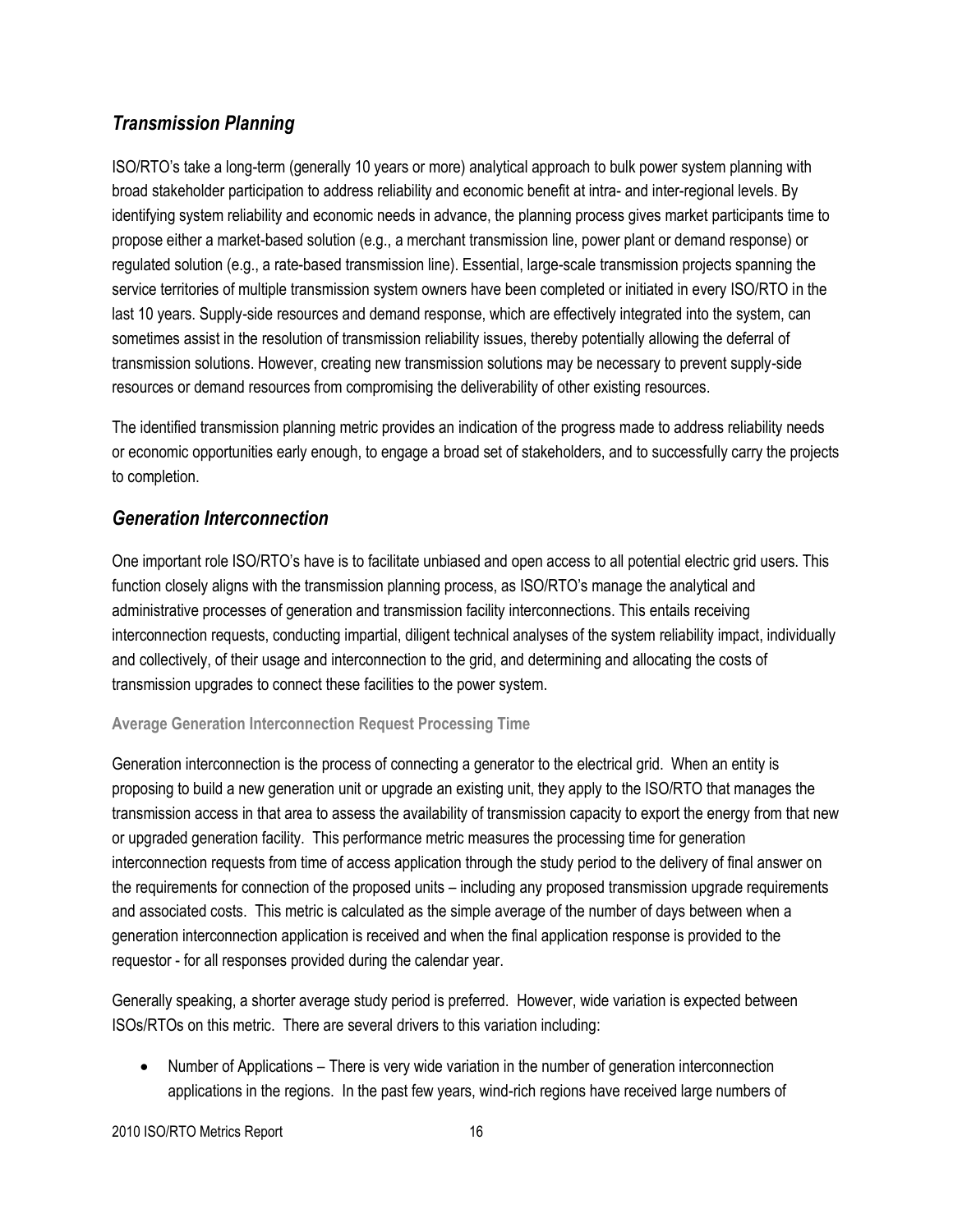applications from wind generation developers. The number of applications has far outpaced any prior period and as a result has driven the redesign of the application and study processes in wind-rich regions.

- Complexity of Applications Applications requesting system upgrades to support the integration of renewable resources increase the complexity of the application and thus increase the time required to complete the study. Also, some wind generator manufacturers have been reluctant to provide detailed models of their equipment, thus delaying studies and making it more difficult to complete accurate analyses.
- Tariff Requirements There is no consistent study period requirement in the various ISO/RTO tariffs and the requirements continue to evolve to meet regional needs.

#### **Planned and Actual Reserve Margins 2005 – 2009**

Across the various ISO/RTO regions, generation planning reserve margin requirements are set by a variety of entities (e.g., the ISO/RTO, the regional reliability organization, the state utility commission) normally based on a loss of load study for the region. Once the standard is established, the generation or demand response resources required to meet that standard is either committed (by the load serving entities in the region) or acquired (via capacity auction by the ISO/RTO). This metric compares the planned reserve margin to the actual reserve margin for each region.

Generally speaking, an actual reserve margin at or slightly above the planned reserve margin is desired. An actual reserve margin less than the planned reserve margin indicates an increase in potential reliability issues during peak periods or periods of regional emergencies. Some ISOs/RTOs have implemented forward capacity markets which utilize a variable resource requirement curve to procure capacity up to three years prior to the year for which it is committed.

This section also discusses the participation of demand response resources in ISO/RTO capacity markets.

#### **Percentage of Generation Outages Cancelled by ISO/RTO**

Some ISOs/RTOs do not have the authority to approve planned generation outages, though California ISO does evaluate and approve all planned generation outages. However, each ISO/RTO may cancel a planned generation outage if the ISO/RTO assesses a reliability concern with commencing the generation outage. This measure reflects the percentage of planned generation outages reported to each ISO/RTO that were cancelled by that ISO/RTO.

#### **Generation Reliability Must Run Contracts**

Periodically, a generation owner may notify an ISO/RTO that a generating unit is going to retire or be mothballed. The ISO/RTO will complete a reliability assessment of that planned retirement or mothballing. If the results of that study indicate the ISO's/RTO's customers cannot be served reliability without that generating unit, then the ISO/RTO may place the generating unit under a reliability must run (RMR) contract until generation and/or transmission upgrades alleviate the identified reliability concern. The information under this topic reflects the number of generating units and the nameplate generating capacity of any generation units under RMR contracts.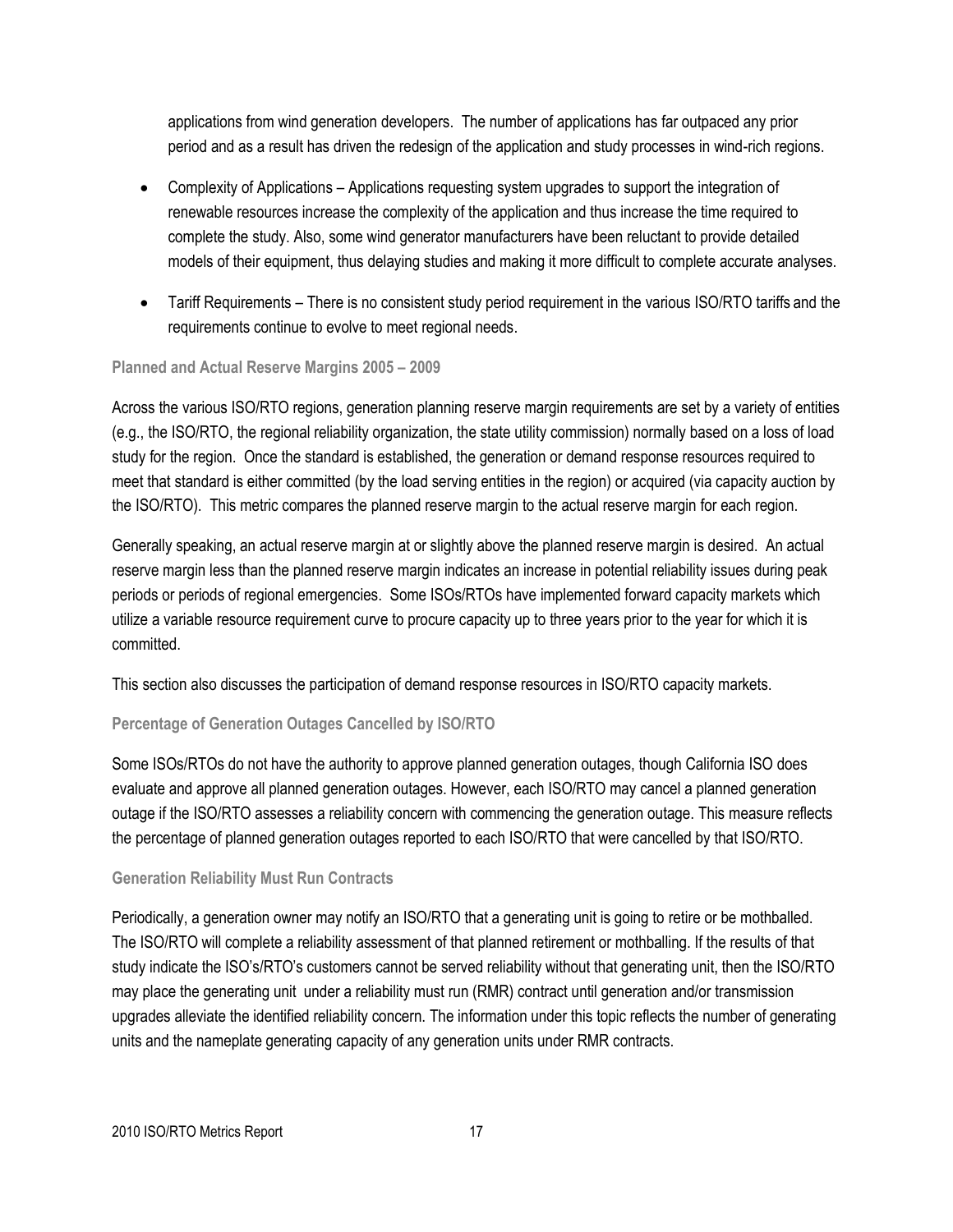# *Interconnection / Transmission Service Requests*

ISOs/RTOs perform engineering studies of proposed new or upgraded generation to assess the potential transmission system upgrades required for the incremental generation capacity to interconnect reliably to the respective ISO's/RTO's transmission system. Also, ISOs/RTOs have the responsibility to review and approve or reject, based on the anticipated impact to reliability, requests for both transmission service.

The data in this section reflects the number of interconnection and transmission service requests received and completed as well as the average aging of incomplete interconnection and transmission service requests and the average time the ISO/RTO took to complete each study. This section also includes the average costs incurred by each ISO/RTO to complete each type of engineering study related to an interconnection or transmission service request.

# *Special Protection Schemes*

The North American Electric Reliability Corporation defines a Special Protection System (SPS) as an automatic protection system designed to detect abnormal or predetermined system conditions, and take corrective actions other than and/or in addition to the isolation of faulted components to maintain system reliability. Such action may include changes in demand, generation output, or system configuration to maintain system stability, acceptable voltage, or power flows. An SPS does not include (a) underfrequency or undervoltage load shedding or (b) fault conditions that must be isolated or (c) out-of-step relaying (not designed as an integral part of an SPS). A Special Protection System may also be referenced as a Remedial Action Scheme.

In comparison with planning and constructing new transmission facilities, SPSs can be placed in service relatively quickly and inexpensively to increase power transfer capability. The identified SPS metric provides an indication as the extent to which SPSs are relied upon in RTO regions, either on a permanent or interim basis until a transmission planning solution can be implemented. This metric also indicates the effectiveness of SPS operations by indicating the number of SPS activations in which the SPS operated as expected as well as number of SPS activations that were not intended.

Though SPS data has been presented for 2009 solely, there have been no material changes in the SPS levels of the ISOs/RTOs in this report during the period 2005 through 2009.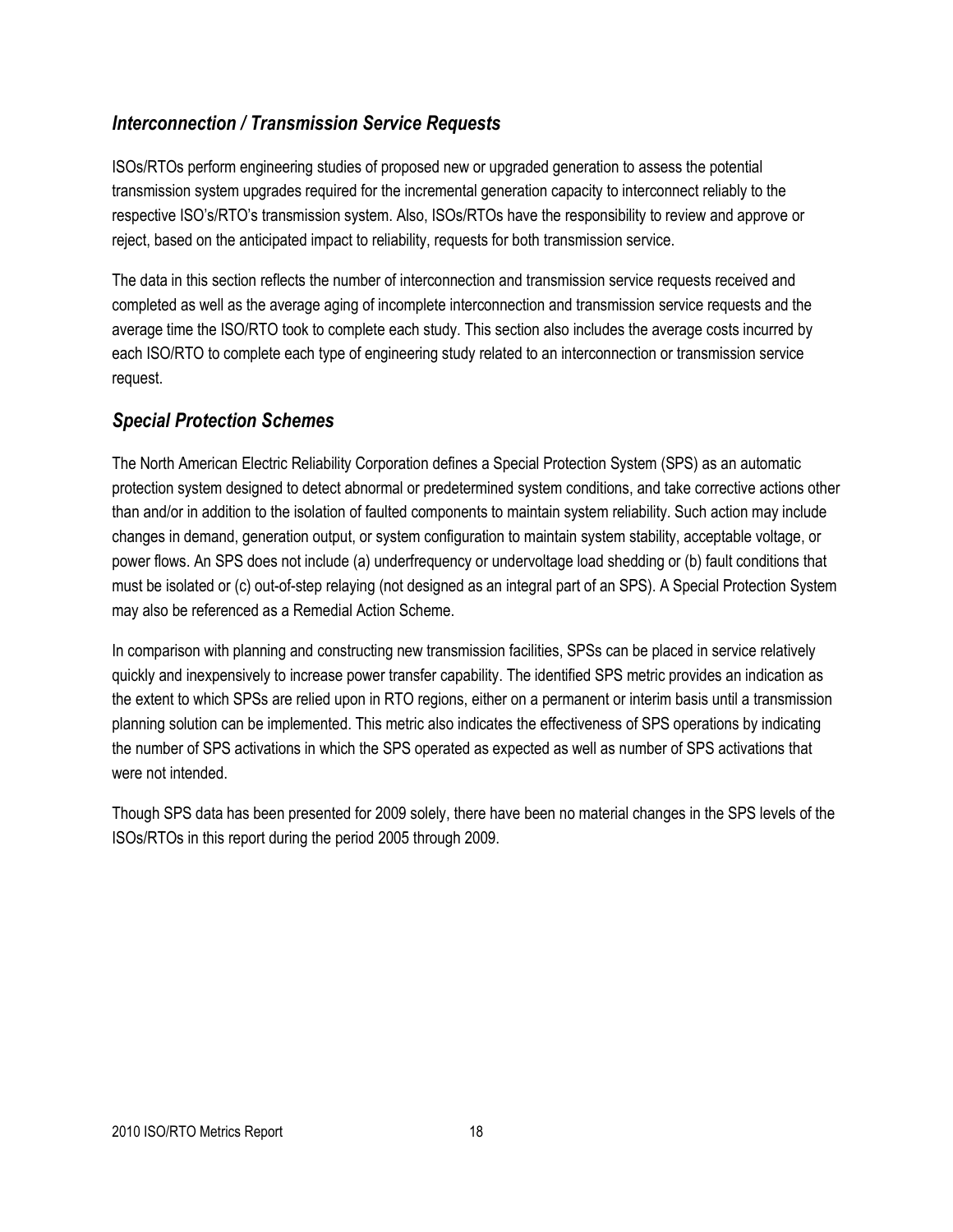# **B. ISO/RTO Coordinated Wholesale Power Markets**

Organized markets offer diverse power products and services, as well as an array of markets that can be used to hedge against price risks. Because average real-time energy prices correlate to short-term forward bilateral prices, ISO/RTO markets foster forward contracting that can stabilize prices. Increased and more accurate price transparency means better contract pricing.

By using advanced technologies and market-driven incentives, the commitment and dispatch of the generators within regional markets is more efficient than those absent regional markets. The centralized market commitment and dispatch allows the most cost effective unit in the region to be fully utilized before the next most cost effective unit, etc. Also the market incentives motivate generation owners to keep their plants available particularly during peak periods.

Security-constrained economic dispatch of generators performed by ISOs/RTOs also allows the transmission system to be more fully utilized and congestion to be managed on an economic basis as opposed to the strict "rights" based Transmission Loading Relief methodology. ISOs/RTOs are well-equipped to analyze and actively manage the reliability and economic considerations of congestion on the power grid and identify more efficient investment opportunities for upgrades and new facilities.

### *Market Competitiveness*

Each ISO's/RTO's independent market monitor (IMM) analyzes measures of market structure, participant conduct and market performance to assess the competitiveness of the ISO's/RTO's markets. A subset of such measures monitored by the IMMs is included in this section of the report – price cost markup, generator net revenues, and required mitigation.

#### **Price Cost Markup**

Price cost markup percentages represent the load weighted average markup component of dispatched generation divided by the load weighted average price of dispatched generation. The markup component of price is based on a comparison between the price-based offer and the cost-based offer of each actual marginal unit on the system. Relatively low price cost markup percentages are strong evidence of competitive behavior and competitive market performance.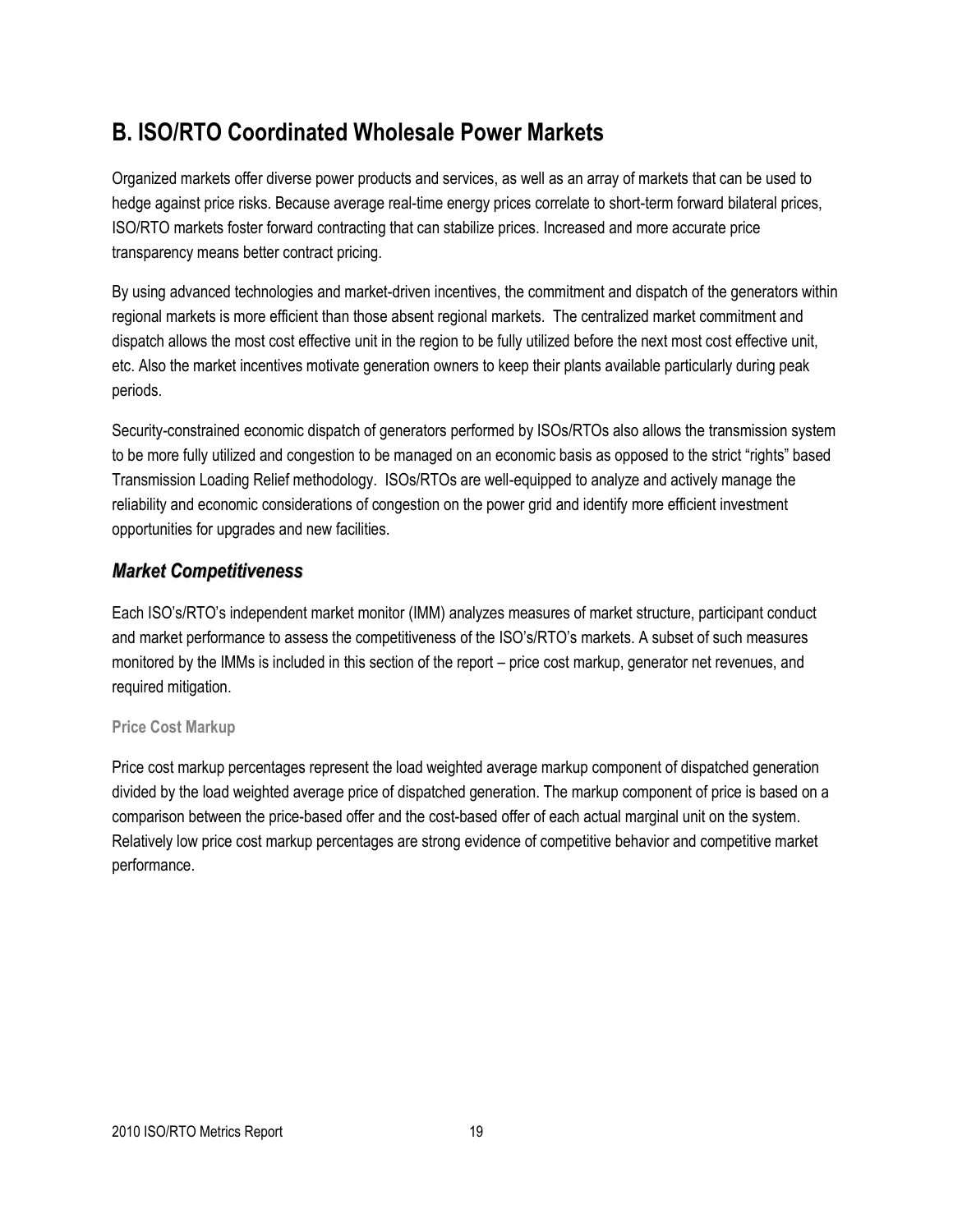#### **Generator Net Revenues**

Net revenue quantifies the contribution to total fixed costs received by generators from ISO/RTO energy, capacity and ancillary service markets and from the provision of black start and reactive services. For ISOs without central capacity markets, these revenues do not include any revenues from bilateral capacity contracts. Net revenue is the amount that remains, after short run variable costs have been subtracted from gross revenue, to cover total fixed costs which include a return on investment, depreciation, taxes and fixed operation and maintenance expenses. Total fixed costs, in this sense, include all but short run variable costs.

When compared to total fixed costs, net revenue is an indicator of generation investment profitability and thus is a measure of overall market performance as well as a measure of the incentive to invest in new generation and in existing generation to serve ISO/RTO markets. Net revenue quantifies the contribution to total fixed costs received by generators from all markets in an ISO/RTO.

Although it can be expected that in the long run, in a competitive market, net revenue from all sources will cover the total fixed costs of investing in new generating resources when there is a market based need, including a competitive return on investment, actual results are expected to vary from year to year. Wholesale energy markets, like other markets, are cyclical. When the markets are long, prices will be lower and when the markets are short, prices will be higher.

As available for each ISO/RTO, the data in this section reflects the estimated generator net revenues per megawatt year for a new entrant Combustion Turbine unit fueled by gas and for a new entrant Combined Cycle plant fueled by natural gas.

#### **Mitigation**

The approach to market power mitigation in ISOs/RTOs has focused on market designs that promote competition (a structural basis for competitive outcomes) and on limiting market power mitigation to instances where the market structure is not competitive and thus where market design alone cannot mitigate market power. In ISO/RTO energy markets, this occurs generally in the case of local market power. When a transmission constraint creates the potential for local market power, the ISO/RTO applies a structural test to determine if the local market is competitive, applies a behavioral test to determine if generator offers exceed competitive levels and applies a market performance test to determine if such generator offers would affect the market price.

ISOs/RTOs have clear rules limiting the exercise of local market power. The rules provide for the capping of offers when conditions on the transmission system create a structurally noncompetitive local market (generally measured by the three pivotal supplier test), when units in that local market have made noncompetitive offers and when such offers would set the price above the competitive level in the absence of mitigation. Offer caps are set at the level of a competitive offer. Offer-capped units receive the higher of the market price or their offer cap. Thus, if broader market conditions lead to a price greater than the offer cap, the unit receives the higher market price. The rules governing the exercise of local market power recognize that units in certain areas of the system would be in a position to extract uncompetitive profits, but for these rules.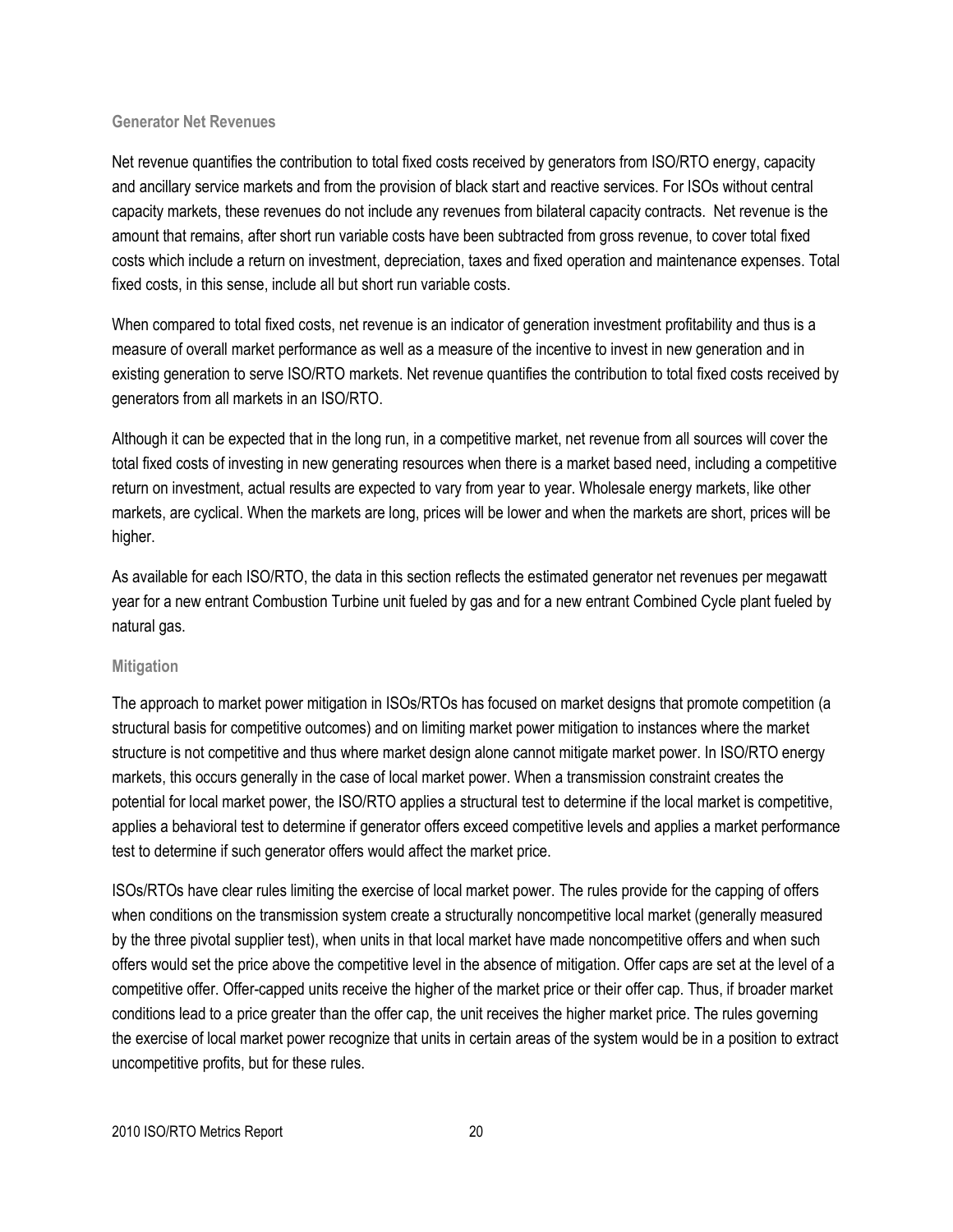The metric in this section reflects the percentage of generator unit hours prices were capped in the respective ISO's/RTO's real-time energy market due to mitigation.

# *Market Pricing*

Market pricing includes three separate metrics: the average annual load-weighted wholesale energy prices for each of the ISOs/RTOs, the fuel-adjusted wholesale prices and a breakdown of the components of wholesale total power costs.

The first chart in this section shows the average annual load-weighted wholesale electricity energy spot prices in ISOs/RTOs with no adjustment for fuel cost changes or for different fuel mixes in different regions. These prices frequently do not reflect the prices actually paid by utilities and other load-serving entities to purchase power, as the purchase prices may be set by longer-term contracts. The prices are the spot prices that are paid for power not covered by such contracts or supplied by the load-serving entities' own generation. Also, these prices do not reflect all costs incurred to meet electric load, as load-serving entities may need to pay additional amounts for ancillary services and capacity market charges, or may need to recover the cost of the generation they own and use to meet all or a portion of their load.

The second chart in this section shows the average annual load-weighted wholesale electricity energy spot prices, adjusted for changes in fuel costs. Fuel costs comprise the majority of the costs of providing power. These data are useful for comparing spot prices within a given RTO over time, but not for comparisons across ISOs/RTOs. Because the various ISOs/RTOs began operations at different points in time, they have different base years for the fuel adjustments, making the figures non-comparable across ISOs/RTOs. The different ISOs/RTOs also use different fuels or fuel mixes based for the fuel adjustment based on their different markets and generation mixes.

Changes in fuel-adjusted power prices within ISO/RTO areas, relative to the levels that would otherwise have prevailed, reflect a number of factors including: the cost reductions made possible through security-constrained economic dispatch, incentives for improved generator availability, investments in new more efficient generating units, changes in relative fuel prices, changes in demand levels and retirement of uneconomic facilities. Fuel adjusted price models are not complex and do not discount the impacts of fuel-price changes for normalizing costs. For instance, small changes in fuel adjusted prices from year to year may be the result of uncertainty in the methodology, rather than changes in the market fundamentals. In addition, the models and methodology used in each of the regions, while applied consistently in each region, are unique. As such, the tables included in each of the chapters are incomparable across the regions. The actions of individual market participants, acting under the decentralized incentives of wholesale market pricing, have resulted in higher power-plant availability, lower outage rates, the development of demand response programs, and new plant construction when and where needed, all of which have contributed to lower power prices.

The last chart in this section breaks down the components of the wholesale power costs relative to the various tariffs administered by each ISO/RTO. The breakdown may include the cost of energy, transmission, capacity, ancillary products and the administrative costs of the ISO/RTO, and regulatory fees depending on the regional tariff structure. Energy is typically the largest component, sometimes accounting for more than 70% of the wholesale cost.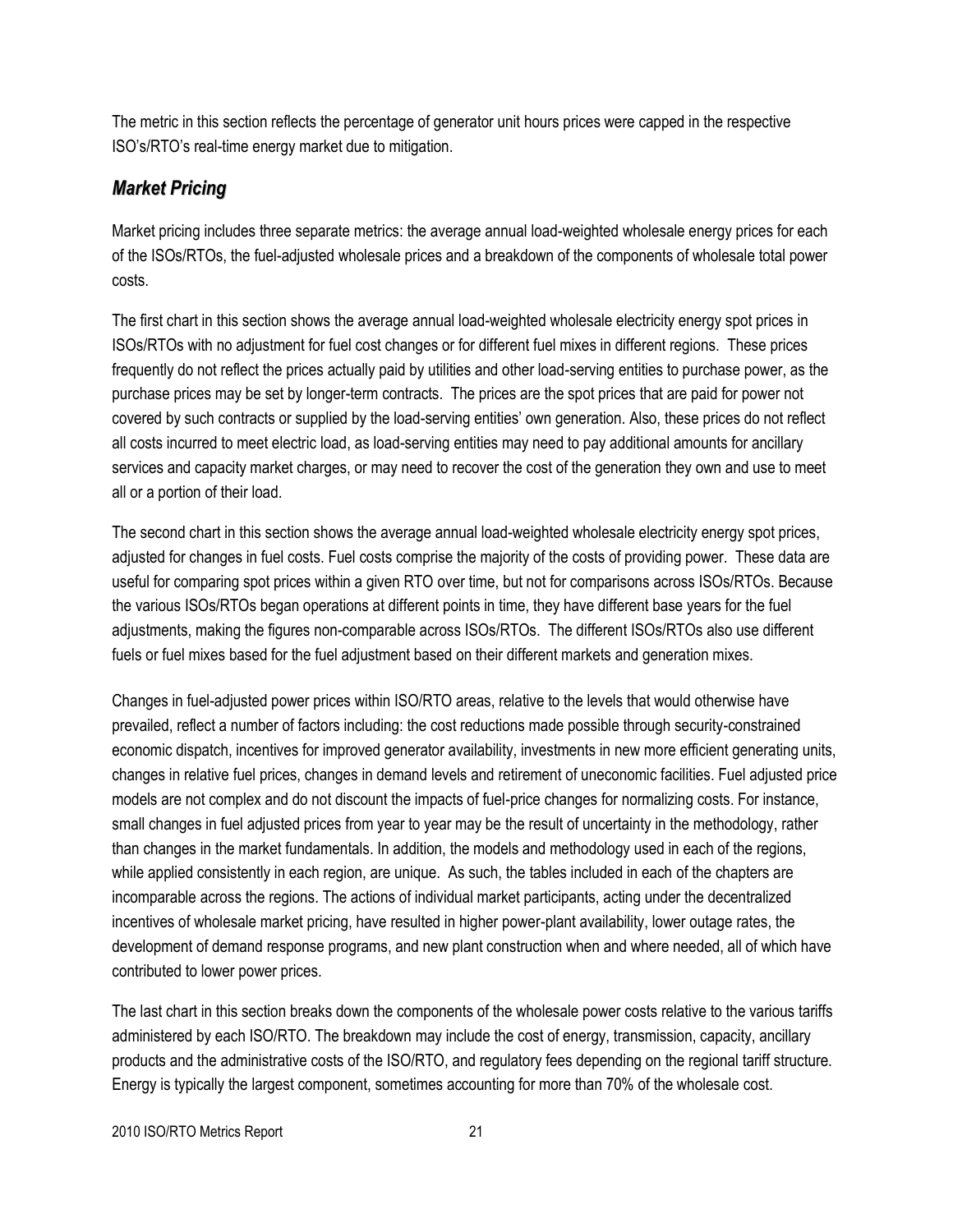# *Unconstrained Energy Portion of System Marginal Cost*

The average, non-weighted, unconstrained energy portion of the system marginal cost measures the marginal energy price in dollars per megawatt hour exclusive transmission constraints and transmission losses.

# *Energy Market Price Convergence*

Good convergence between the day-ahead and real-time prices is a sign of a well-functioning day-ahead market. Since the day-ahead market facilitates most of the energy settlements and generator commitments, good price convergence with the real-time market helps ensure efficient day-ahead commitments that reflect real-time operating needs. In general, good convergence is achieved when participants submit price-sensitive bids and offers in the dayahead market that accurately forecast real-time conditions. The two charts below reflect the absolute value and percentage of the average annual difference between real-time energy market prices and the day-ahead energy market prices. Data on price convergence in this section does not include SPP, because SPP does not operate a day-ahead energy market.

Better convergence is indicated by a smaller dollar spread or a smaller percentage difference. Although day-ahead and real-time price differences can be large on an hourly or daily basis, it is more valuable to evaluate convergence over longer timeframes. Participants' day-ahead market bids and offers should reflect their expectations of market conditions on the following day, but a variety of factors can cause real-time prices to be significantly higher or lower than expected. While a well-performing market may not result in prices converging on a daily basis, it should lead prices to converge well on an annual basis.

Differences between ISO/RTO regions can be driven by several factors including differences in transmission congestion, market rules, virtual market participation and concentration of intermittent resources.

### *Congestion Management*

Congestion occurs when the physical limits of a line, or inter-tie, prevent load from being served with the least cost energy. The costs associated with congestion can be hedged by load serving entities with financial rights available through an ISO/RTO. To assess the performance of an ISO/RTO with respect to the cost of congestion it is important to first quantify the total costs with respect to load served in the system and second to quantify the percentage of congestion costs that were hedged by load served in the system.

The first congestion measure is calculated as the annual congestion costs of each ISO/RTO region divided by the megawatt hours of load served in that ISO/RTO. The second measure is calculated as the percentage of congestion revenues paid divided by the actual congestion charges. While nominal congestion charges may vary from year-toyear, congestion hedging rights at ISOs/RTOs provide an opportunity for market participants to hedge their exposure to congestion charges before such congestion occurs.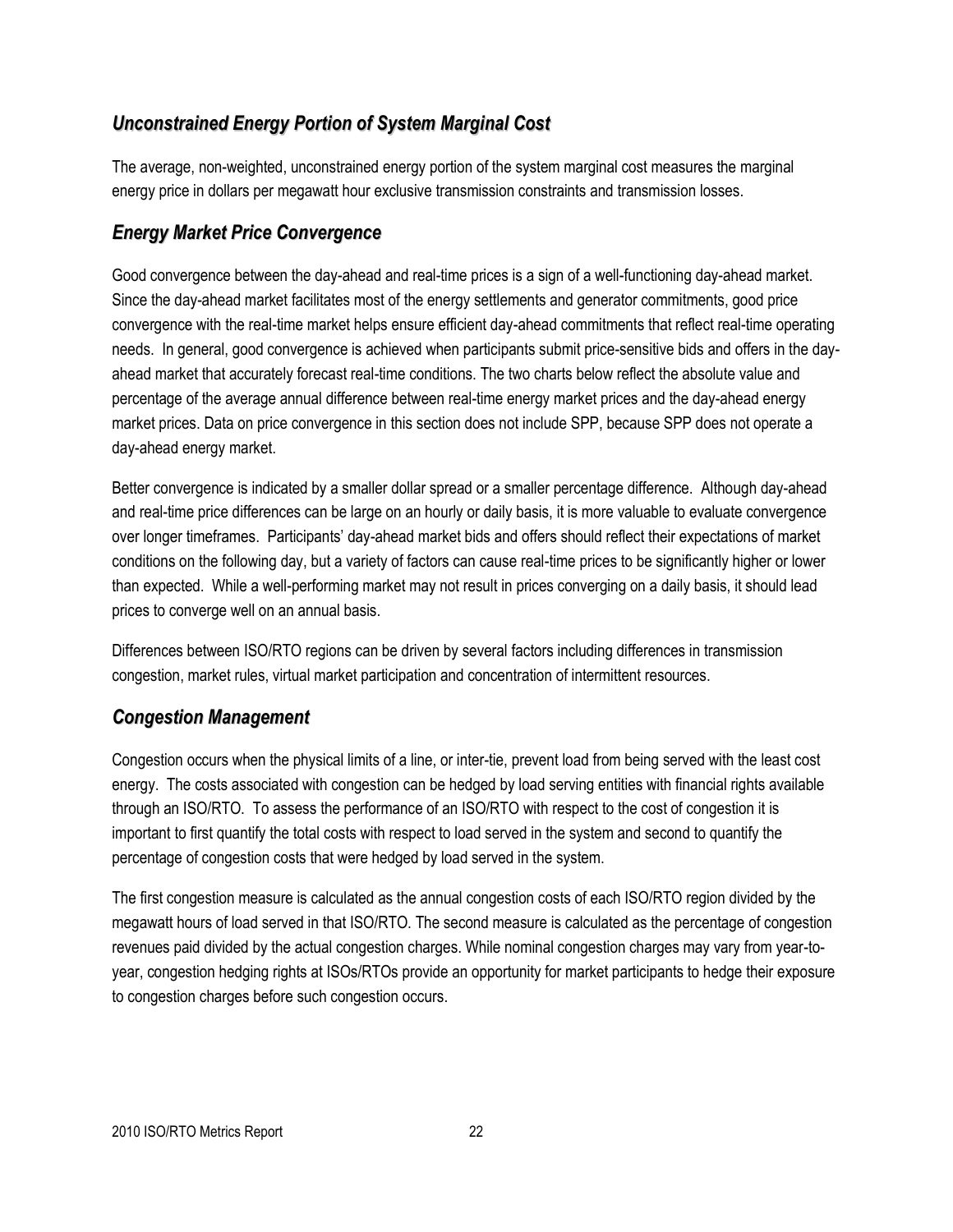#### *Resources*

#### **Generator Availability**

Competitive wholesale power markets have provided incentives for generation owners to take actions to achieve higher power plant availability and lower forced outage rates, particularly during peak demand periods. This has reduced the cost of producing electricity. The first chart in this section shows the actual average annual generator availability for each ISO/RTO calculated as one minus the Equivalent Demand Forced Outage Rate. This is a measure of generator responsiveness when the generator owner has indicated the generation should be available.

It is important to note that another advantage of ISO/RTO coordinated wholesale power markets is that more accurate data on unit deliverability and performance is required in order to participate in resource adequacy markets or constructs. This includes rigorous testing and measurement and verification requirements for units that traditionally have not provided performance data or testing results. This increased scrutiny and data accuracy, in order to ensure an "apples to apples" comparison, must be measured over time and during periods when ISO/RTO standards applied.

#### **Demand Response Availability**

A tool available to ISOs/RTOs to balance customer demand and available generation is to call upon committed Demand Response resources to reduce customer demand in times of high usage. Some ISOs/RTOs have begun to test the availability of Demand Response resources, even if those resources were not called upon by the ISO/RTO. Where data is available, the second chart in this section shows what percentage of committed Demand Response resources were either available when called upon by the ISO/RTO or were available via testing performed by the ISO/RTO.

#### *Fuel Diversity*

Fuel Diversity is the mix of fuel types installed and available (capacity) or used (generation) to produce electricity in each ISO/RTO. The breakdown among ISOs/RTOs is expected to vary widely, due to the availability of resources in the area, along with political, economic and environmental factors associated with producing electricity from various fuel types.

#### *Renewable Resources*

ISOs/RTOs accommodate and facilitate the development of renewable resources, including wind, solar, hydro, geothermal and biomass. In recent years, many states within ISO/RTO regions have established renewable portfolio standards that stimulate investment in renewable generation. Several ISOs/RTOs have experienced rapid development of intermittent renewable resources such as wind generation. Further accelerated development is expected as the state renewable requirements ramp up and may gain further momentum if proposed federal requirements are implemented. ISOs/RTOs are facilitating the integration of renewable resources through advances in system planning, system operations and market operations.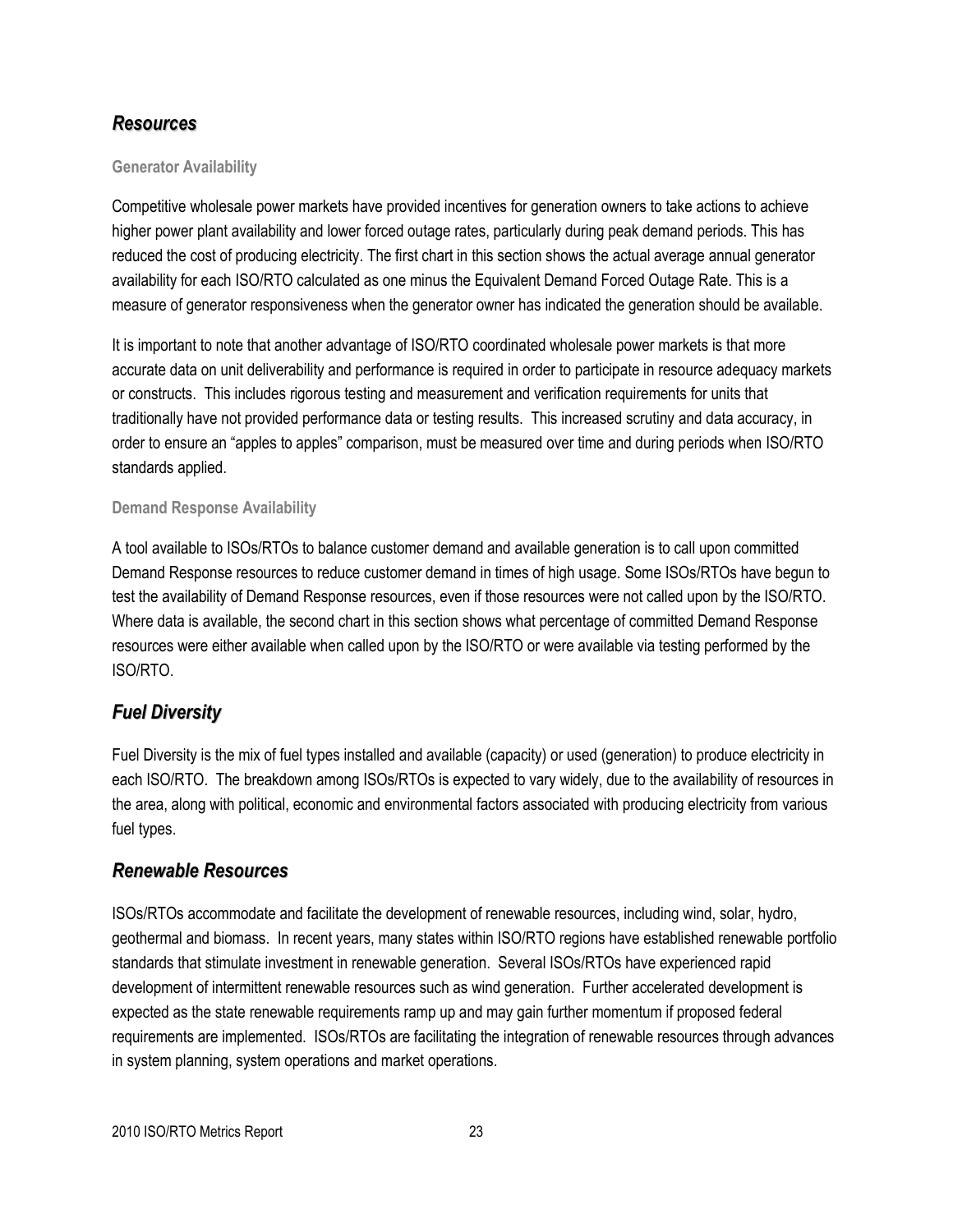Key benefits that ISOs/RTOs provide for the integration of renewable resources, such as wind generation, are onestop shopping for interconnection to the system, access to a spot market for energy, reliance on financial mechanisms such as financial transmission rights and day-ahead market schedules to define transmission system entitlements, and coordination of dispatch over a broad region with many dispatchable resources.

This performance metric measures the installed renewable capacity (MWs) as a percentage of total capacity (MWs) and renewable energy production (MWhs) as a percentage of total energy (MWhs). For purposes of the charts in this section, renewables are defined to include wind, wood, methane, refuse and solar.

Some jurisdictions consider hydroelectric power to be a type of renewable generation and some distinguish between small and large hydroelectric generating units. Data on total energy from hydroelectric power (including pumped storage) is included in the charts in this section.

The renewable and hydroelectric capacity data is based on either generator nameplate capacity, which is the maximum rated output of a generator under conditions designated by the manufacturer, or based on seasonal ratings as a result of capability audits by the regional ISO/RTO. Also included in this section are charts showing data on capacity from renewable and hydroelectric power resources. The capacity data is based on generator nameplate capacity, which is the maximum rated output of a generator under conditions designated by the manufacturer.

The results between ISOs/RTOs are expected to vary widely, because the growth of renewable resources in each region will be driven largely by the availability of the renewable resources in the area and the economics associated with harnessing that resource.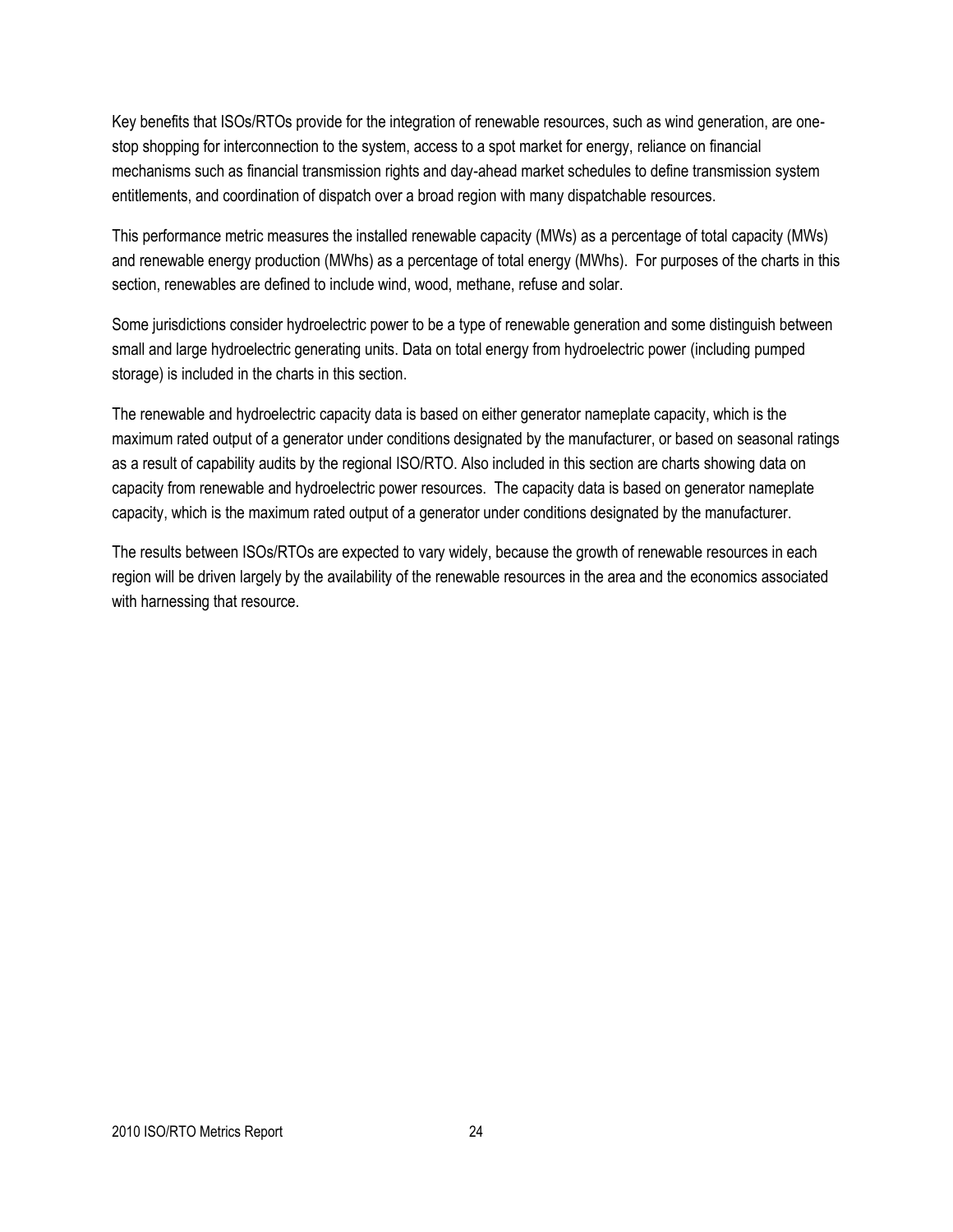# **C. ISO/RTO Organizational Effectiveness**

The members of ISOs/RTOs are looking for services to be rendered by the ISO/RTO in a cost effective manner while addressing members' needs and billing transactions accurately. The data in this section reflect those three aspects of how well each ISO/RTO is managing these objectives.

# *ISO/RTO Administrative Costs*

Administrative costs are costs associated with carrying out the services and responsibilities to members and customers under each entity's FERC approved tariff. The ISO/RTO is entitled to recover 100% of its total expenses through this charge up to specified caps per megawatt hour (MWh) for all service under the tariffs or a dollar cap for the total revenue requirement in the case of the California ISO.

The costs are comprised of budgeted capital investment (capital charges, debt service, interest expense, depreciation expense), as applicable to each ISO/RTO's budgeting practice and operating and maintenance expenses, net of miscellaneous Income. The metrics compare annual actual costs incurred by the ISO/RTO to the approved administrative fees and budgeted costs (net revenue requirement). Generally speaking, a percentage of actual expenses to budgeted expenses as close to 100% as possible is favorable. On an annual basis a small variance from 100% means that the ISO/RTO is forecasting the financial needs of the organization and effectively managing the business to the budget. Taking a longer term view will provide a trend analysis that indicates the relative stability of the organizations' cost performance.

The first chart in this section reflects each ISO's/RTO's actual non-capital expenses as a percentage of their respective approved budgets. Specifically, the comparison below includes compensation, non-employee labor, technology expenses, etc. but excludes depreciation, interest, and debt service costs.

The second chart in this section reflects each ISO's/RTO's actual recovery of capital investment costs as a percentage of their respective approved budgets for capital investment costs. The majority of ISO/RTO capital investment relates to the hardware and software used to support ISO/RTO reliability and market administration functions.

The third chart in this section includes each ISO's/RTO's total administrative charges per megawatt hour of load served.

# *Customer Satisfaction*

Customer satisfaction is a standard indicator of performance used in most industries, including the electric power industry and by each ISO/RTO. Customer satisfaction indicators are used by the ISOs/RTOs to better understand the customer satisfaction landscape and to develop specific actions in response to customer feedback. Although numerical customer satisfaction indicators are useful in determining general areas for possible improvements, the detailed responses provided by each ISO/RTO member afford the greatest information for developing action plans. It is this action-planning phase where the value lies in any customer satisfaction program, not simply in the numerical